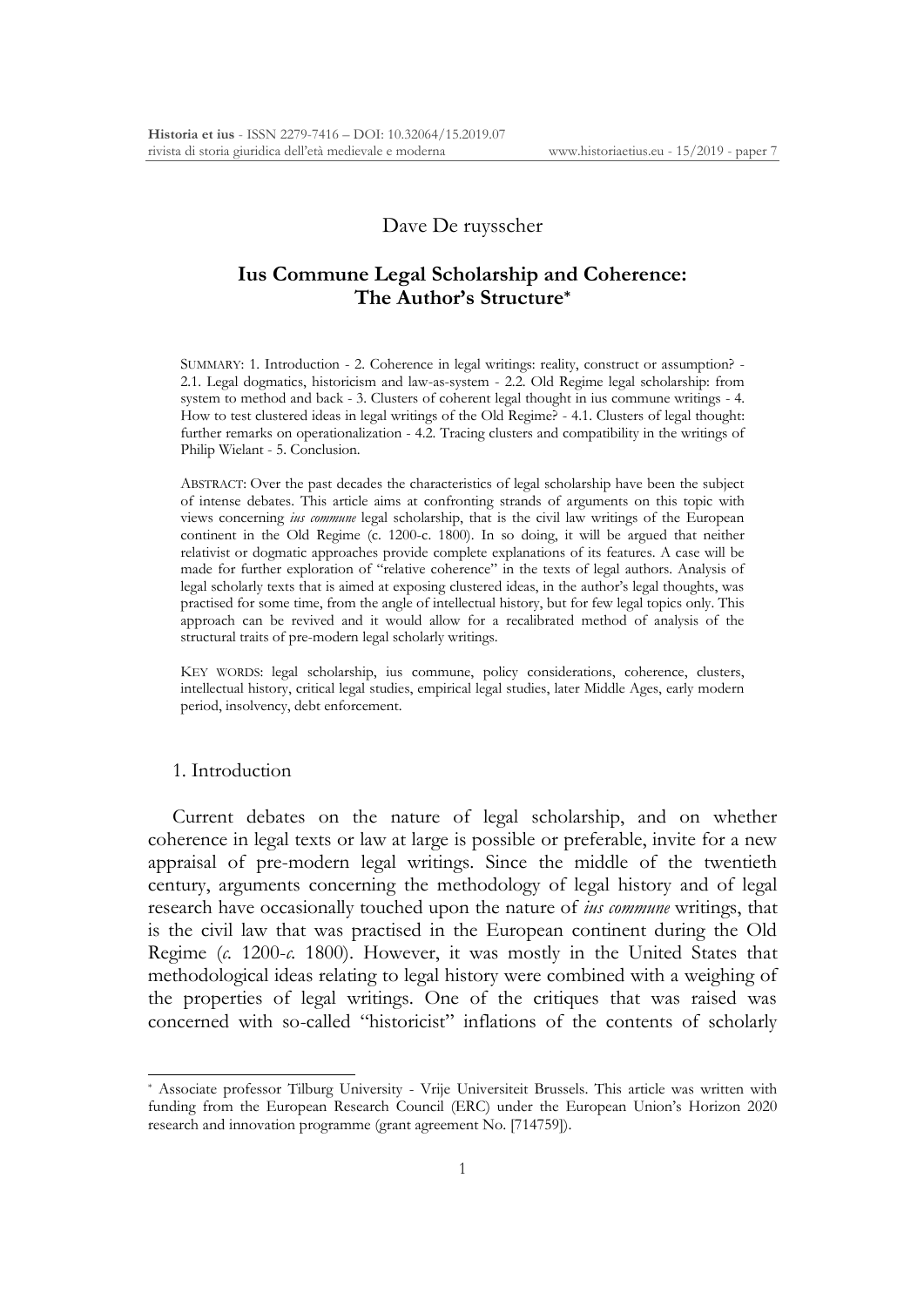writings to doctrine<sup>1</sup>. "Doctrine" has different meanings. First, "doctrine" refers to structure. Legal authors and legal professionals cannot deviate too much from what their predecessors have stated or settled as law, which is what they consider as "doctrinal"<sup>2</sup>. Secondly, "doctrine" is usually referring to a (perceived) intrinsic quality of rules. In both meanings "doctrine" is "learning", which implies authority and the replication of contents<sup>3</sup>.

The main question then is to what extent legal writings in the civil law tradition were providing structure, that is doctrinal authority. With regard to common law commentaries, critical views have been expressed on their (thus envisaged) systemic features. Moreover, it was claimed that the earlier exaggerations were connected with assumptions that were part of the method of legal dogmatics<sup>4</sup>, which in turn were related to ideals regarding the legal profession and law, even to ideology and power relations<sup>5</sup>. However, both the criticism of American scholars and the proposals for new methods that came after have but seldom been discussed among European legal historians, or linked to assessments of civil law legal scholarship of the Old Regime. In continental Europe, it was foremost national legal history that became criticized, which gave rise to comparative legal history and an interest for legal pluralism<sup>6</sup>. Analysis of the qualities of *ius commune* legal writings has virtually not been coupled to the mentioned new approaches<sup>7</sup>.

This notwithstanding, the same important questions that were raised in

<sup>1</sup> Foremost with respect to Blackstone's commentaries: see for example D. Boorstin, *The Mysterious Science of the Law*: *An Essay on Blackstone's Commentaries*, Cambridge (MA) 1941.

<sup>2</sup> Emphasizing the first aspect is J. Getzler, "Legal History as Doctrinal History" in M.D. Dubber and Ch. Tomlins (eds.), *The Handbook of European Legal History*, Oxford 2018, p. 173-174.

<sup>3</sup> This idea is linked to conceptions of closed groups of legal professionals; see for example: N. Jansen, *The Making of Legal Authority*, Oxford 2010, p. 89-90.

<sup>4</sup> For example, R.W. Gordon, *The Past as Authority and as Social Critic: Stabilizing and Destabilizing Functions of History in Legal Argument*, in R.W. Gordon, *Taming the Past: Essays on Law in History and History in Law*, Cambridge 2017, p. 283.

<sup>5</sup> See, a.o., D. Kennedy, *The Rise and Fall of Classical Legal Thought*, Washington 2006; D. Kennedy, *The Structure of Blackstone's Commentaries*, in "Buffalo Law Review", 28 (1979), p. 205 ff., and many of the papers assembled in R.W. Gordon, *Taming the Past: Essays on Law in History and History in Law*, Cambridge 2017.

<sup>6</sup> See several contributions in M.D. Dubber - Ch. Tomlins (eds.), *The Oxford Handbook of Legal History*, Oxford 2018, and H. Pihlajamäki - M.D. Dubber - M. Godfrey (eds.), *The Oxford Handbook of Comparative Legal History*, Oxford 2018. Also: D. Heirbaut - S. Donlan, *'A patchwork of accommodation': European legal hybridity and jurisdictional complexity: an introduction'*, in D. Heirbaut - S. Donlan (eds.), *The law's many bodies : studies in legal hybridity and jurisdictional complexity, c1600-1900*, Berlin 2015, p. 9-34; D. Ibbetson, *Comparative Legal History: a Methodology*, in A. Musson and Ch. Stebbings (eds.), *Making Legal History: Approaches and Methodologies*, Cambridge 2012, p. 131-145; D. Ibbetson, *The Challenges of Comparative Legal History*, in "Comparative Legal History", 1 (2013), p. 1-11.

<sup>7</sup> Except for the view that in the later Middle Ages the *ius commune* served as glue in a pluralist society, but this idea predates the mentioned changes in scholarly perspectives and also the turn towards legal pluralism in legal studies. See A. Di Robilant, *Genealogies of soft law*, in "The American Journal of Comparative Law", 54 (2006), p. 515-518.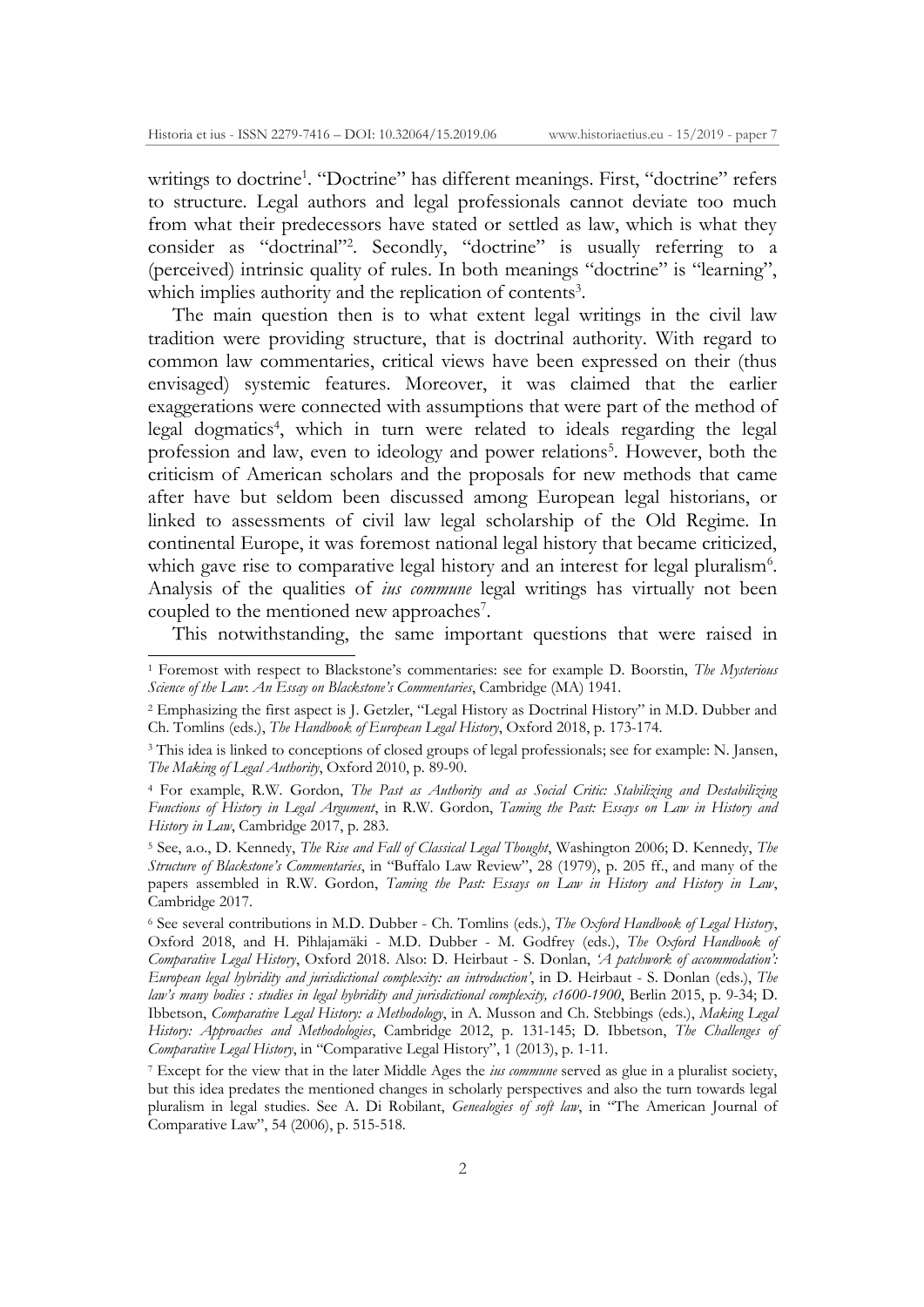regard of American law and common law legal writings can be asked with respect to pre-modern legal tracts that were written in the European continent. Were legal scholarly writings a proxy of a profoundly diverse and pluralistic society? Or did they serve as counterweight? Was coherence in legal scholarly texts a construct, an unattainable ideal? Was it only an aim of legal scholars to propose elaborate and encompassing views or was this purpose also achieved?

Any analysis of the state of the art with respect to these questions must delve into the history of legal-historical methodology as well. As has been demonstrated for the American "tradition", labels and their contents were construed on the basis of certain legal-historical and legal methods, and starting from assumptions with which they were imbued. However, such criticism must not go too far. There is a middle ground between "doctrinal historicism" on the one hand and "contextualism", "instrumentalism" and "determinism" on the other. Even though earlier categorizations of *ius commune* legal scholarship were combined with "historicist" conjectures and conflations, in close relation to the legal dogmatic method, it will be argued that structural features of this scholarship can be assessed in their own right, without inflating features to a "system".

This article will hereafter analyse arguments on coherence in legal writings in relation to the history of methods in the historical analysis of law and legal scholarship. In the third part, it will be argued that the notion of coherence can be made operational when considering it as pertaining to intellectual units or clusters of substantive legal thought. In a fourth part, first attempts are made to formulate anchoring points for a methodology of tracking and assessing such units. Opinions on the rights of creditors, found in the writings of the Flemish jurist Philip Wielant, will be used as example.

# 2. Coherence in legal writings: reality, construct or assumption?

#### 2.1. Legal dogmatics, historicism and law-as-system

-

Some authors claim that coherence in law is a scheme rather than a reality. Edward Rubin for example considers "coherentism" as a pre-modern illusion, with an aftermath in modern times. "Coherentism" he argues is part of the belief in natural law, which is built on the assumption that law has an inherent purpose. Such an approach, according to Rubin, was fit for early modern states that had few ambitions besides maintaining a civil order. However, the emergence of the administrative state in the nineteenth century, which went together with planning and resource allocation, made that utopian project obsolete and unworkable<sup>8</sup>. Others have contended that coherence in law is

<sup>8</sup> E.L. Rubin, *From Coherence to Effectiveness. A Legal Methodology for the Modern World*, in R. van Gestel -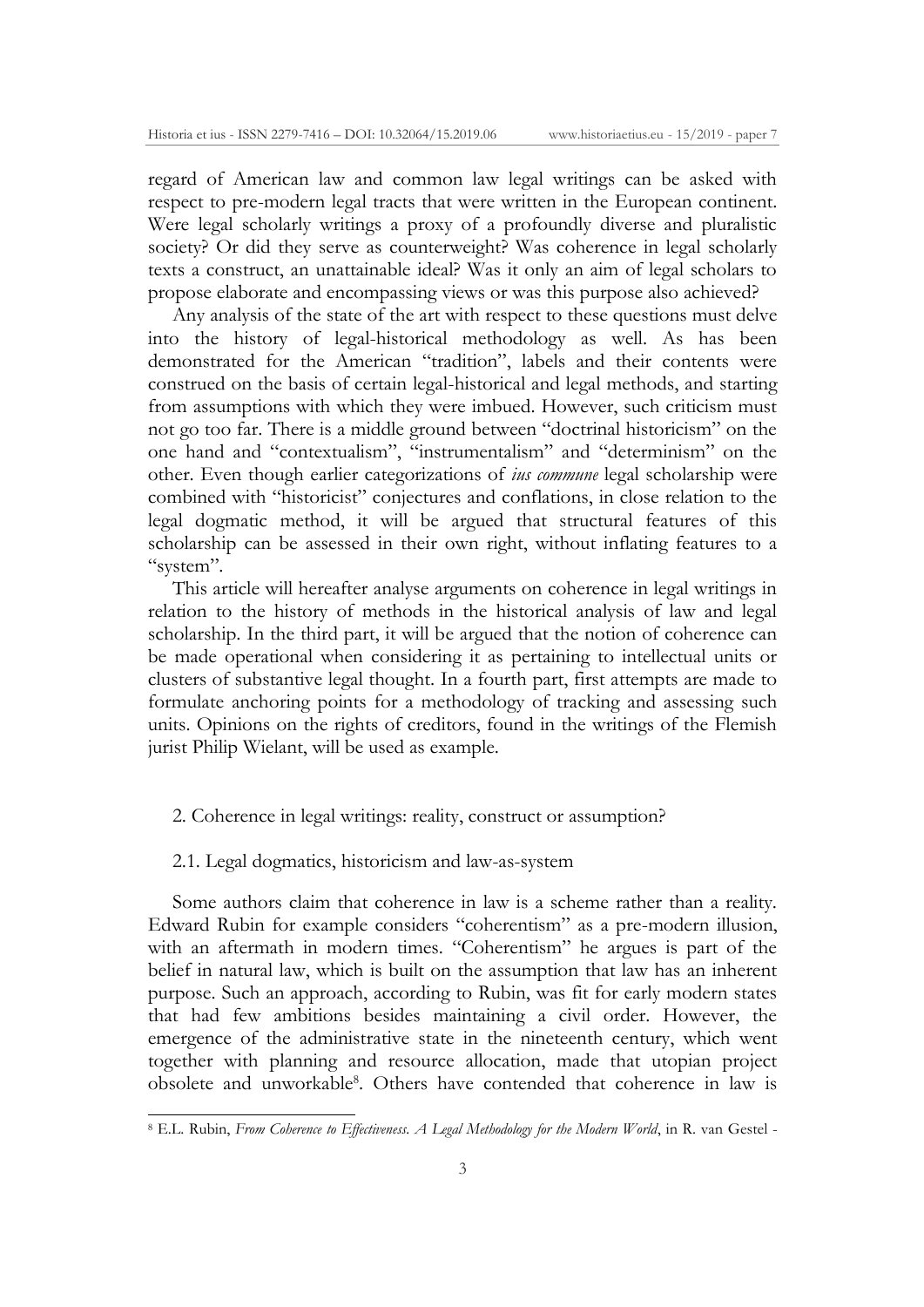-

unfeasible, even detrimental in the legal-pluralist society of today. Since demands and interests are inevitably conflicting, legal responses are found in laws that address specific needs, not in *the* law<sup>9</sup>. These appreciations are firmly rooted in Critical Legal Studies. They not only concern legal theory but also legal history. Starting in the 1970s, American legal historians such as Duncan Kennedy have stated that law may, and often does, provide contradictory solutions. Others went so far as to assert that legal questions lack simple, straightforward answers; sections of legislation can always be interpreted in different ways<sup>10</sup>. Most critical legal historians refer to indeterminacy also with respect to the relation between society and law; any given set of solutions should not be deemed the necessary result of a causal effect<sup>11</sup>.

In stark contrast to the mentioned views are legal theorists that emphasize coherence as achievable purpose, even as a fundamental trait of law. Ideas of this type are raised with regard to legal scholarship as well. Legal scholars are praised for their success in detecting and making apparent substantive reason across diverse sources of  $law^{12}$ . They draw up connections between rules and  $$ according to many scholars – on the level of the "legal system" in its entirety<sup>13</sup>.

Most of the latter arguments have been proffered by legal theorists and in the area of legal dogmatics. For legal dogmatics, opinions of the type mentioned are intimately connected to claims on the validity of their method. The "dogmatic" approach towards law entails that lawyers state "what the law is" starting from an analysis of legal texts, among them writings of legal authors, from which they infer rules. These materials are read for their contents and the divergences that are found in them are reconciled into a comprehensive statement that serves as a solution for a legal problem. This statement is a normative sentence<sup>14</sup>. The "dogmatic" style of legal analysis does not take law,

H.-W. Micklitz-Edward L. Rubin (eds), *Rethinking Legal Scholarship: A Transatlantic Dialogue*, Cambridge 2017, p. 310-350.

<sup>9</sup> For example, contending that the concept of coherence does not capture decentralized and incremental legal change, is Th. Ruger, *Health Law's Coherence Anxiety*, in "The Georgetown Law Journal", 96 (2008), p. 625-648.

<sup>10</sup> For an analysis of these arguments, see K. Kress, *Legal Indeterminacy*, in "California Law Review", 77/2 (1989), p. 283-337 (responding to the arguments on indeterminate law made by Joseph Singer and Duncan Kennedy).

<sup>11</sup> R. W. Gordon, *Critical Legal Histories*, in "Stanford Law Review", 36 (1984), p. 124-125 (also in R.W. Gordon, *Taming the Past*, cit.).

<sup>12</sup> J.M. Balkin, *Understanding Legal Understanding: The Legal Subject and the Problem of Coherence*, in *The Yale Law Journal*, 103 (1993), p. 112.

<sup>13</sup> E.g. A. Peczenik, *Justice in Legal Doctrine*, in G. Döcker-Mach - Kl. A. Ziegert (eds), *Law and Legal Culture in Comparative Perspective*, Stuttgart 2004, p. 121-122.

<sup>14</sup> On this method, in relation to legal scholarship, see: A.R. Mackor, *Legal Doctrine as a Non-Normative Discipline*, in "Law and Method", (2012) 2/1, p. 22-45; E.L. Rubin, *Legal scholarship*, in D. Patterson (ed.), *A Companion To Philosophy Of Law And Legal Theory*, Oxford 2010, p. 548-549; F. Schauer, *The Authority of Legal Scholarship*, in "University of Pennsylvania Law Review", 139 (1991), p. 1009; J. Smits,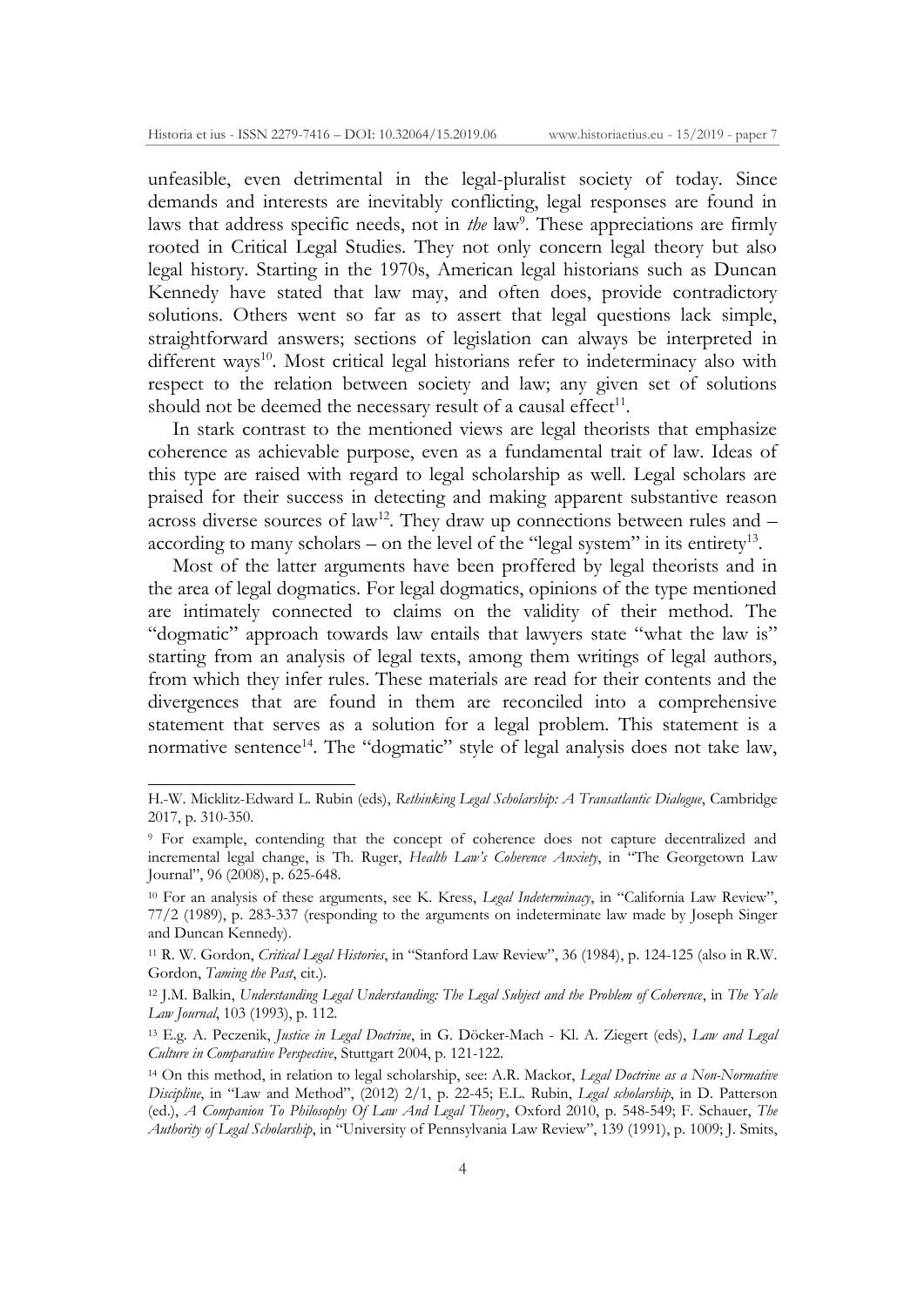or its properties, as an object of study15.

1

The scientific quality of this method, and of the legal scholarship that is its product, has received high interest over the past decades. Since the 1980s, critical opinions on the quality and methodological soundness of legal-dogmatic articles in legal reviews became widespread<sup>16</sup>. Indeed, many claims on the coherence of legal scholarship that were brought forward by legal dogmaticists can – at least partially – be regarded upon as lines of defence in a fierce debate over legal methodology. The same goes for legal theorists, in spite of their outside stance towards law. Their opinions as well can be interpreted as epistemological views that implicitly defend the feasibility of their approaches. In both strands of scholarship, that is the legal-dogmatic and legal-theoretical, coherence is usually presumed, or construed as the theoretical backbone of law as a phenomenon.

Coherence in law is also occasionally referred to in scholarship that applies other sets of method, which are within the broad spectrum of empirical legal studies. The methods and paradigms of empirical legal studies are directed towards systematic-empirical, causal and quantitative research. In contrast to the mentioned legal-theoretical and legal-dogmatic approaches, the focus of empirical legal studies is on the factual underpinnings of or processes underlying normative ideas and conclusions<sup>17</sup>. In this regard, empirical legal studies overlap to a large extent with law-and-economics and socio-legal studies.

American legal research of the empirical type that is pursued within the latter disciplines, as well as within empirical legal studies at large, is often concerned with judge-made law. This ties in with Oliver Wendell Holmes Jr.'s urge to conceive of legal studies as "the prediction of the incidence of public force through the instrumentality of the courts"18. Therefore, legal-empirical methods have only occasionally been applied for analysing coherence in legislation<sup>19</sup> and

*What is Legal Doctrine? On the Aims and Methods of Legal-Dogmatic Research*, in van Gestel - Micklitz - Rubin (eds), *Rethinking Legal Scholarship*, cit., p. 212-213. Even though some of these authors distinguish between several aspects of legal-dogmatic interpretation and features of legal doctrinal writings (Smits), or do not consider normative sentencing as a predominant characteristic of legal doctrine (Mackor), I stand with the majority of authors that consider the normative purpose of legal scholarship as a core feature (Rubin, Schauer). See, as for the use of the term "normative", B.W. Wendell, *Explanation in Legal Scholarship: The Inferential Structure of Doctrinal Analysis*, in *"*Cornell Law Review", 96 (2011), p. 1039-1040 (distinguishing between "pragmatic" or "frankly" normative and covert normative statements).

<sup>15</sup> There exists ample literature on this difference between law as considered internally and law as a phenomenon. See, for example Hans Kelsen's distinction between normative and descriptive sciences.

<sup>16</sup> Pioneering in this regard was R.A. Posner, *The Present Situation in Legal Scholarship*, in "Yale Law Journal", 90 (1980-81), p. 1113-1130.

<sup>17</sup> D.R. Hensler - M.A. Gasperetti, *The Role of Empirical Legal Studies in Legal Scholarship, Legal Education and Policy Making*, in van Gestel - Micklitz - Rubin (eds), *Rethinking Legal Scholarship*, cit., p. 451-452.

<sup>18</sup> O. Wendell Holmes Jr., *The Path of the Law*, in "Harvard Law Review", 10 (1897), p. 457.

<sup>19</sup> In a systematic-empirical way, as for example in D.M. Katz-M.J. Bommarito, *Measuring the Complexity*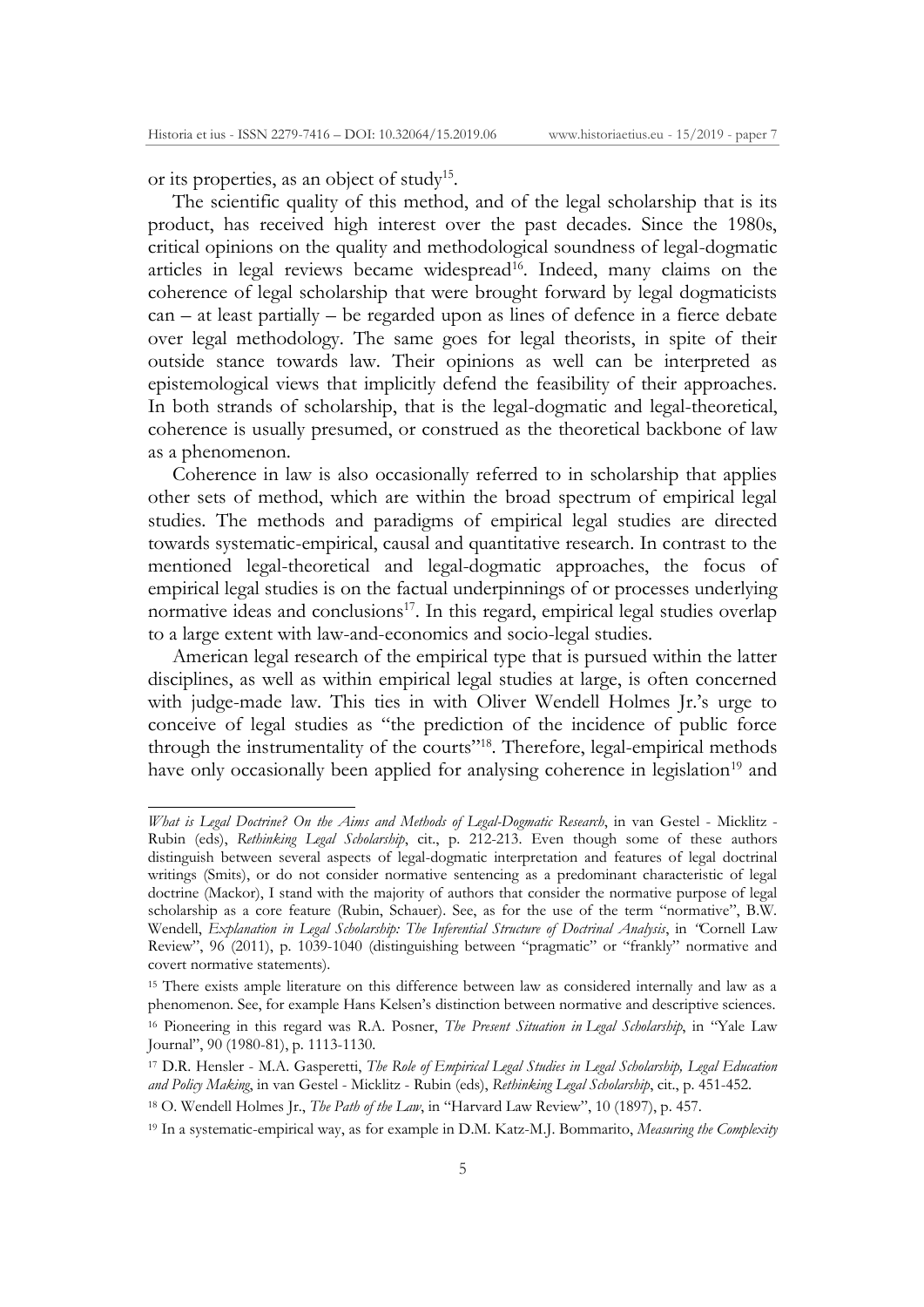legal scholarly writings<sup>20</sup>. Moreover, the academic genre of legal scholarship, which in continental Europe throughout history has mostly tackled issues of private law, still largely seems to be conceived of as pertaining to the dogmatic method. As a result, empirical legal methods are only exceptionally used with regard to, and also in, legal scholarship that addresses themes of private  $law<sup>21</sup>$ . Maybe also, within empirical legal studies the lack of attention for legal writings as object of study followed on from the view, present in Legal Realism and in the empirical legal research that came after, that "doctrine" was not the "real  $law''^{22}$ .

The mentioned empirical legal studies differ from the abovementioned legaltheoretical and dogmatic methods not only in terms of techniques and methods, but also with regard to assumptions on consistency in law. This is evident in research with a functional-determinist agenda. Attempts have been made to trace causality between facts of legal cases on the one hand, and the outcome of trials on the other, in order to predict future judicial decisions<sup>23</sup>. Methods that were used for that purpose include subject coding, bibliometrics and citation analysis<sup>24</sup>. Such techniques, and the research questions which they purport to answer, are often aimed at exposing coherence. The goal of empirical functional-determinist analysis is concerned with normative sentencing, as is the dogmatic method. Models of prediction rest on fixed concepts of normativity, thus considering legal interpretation as the mere application and imposing of existing norms<sup>25</sup>. But in contrast to legal dogmatics, coherence is not considered a property of the law but rather a characteristic of the socio-economic realities, the "facts", with which lawyers interact. Law is only systematic for as much as these realities force it to be that way. A comparable approach is that of sociolegal scholars and critical legal scholars who endeavour to trace the influence of judges' profiles, as proxies of their convictions, onto their decisions. In research of this type, there is less attention paid to the distinctive characteristics of facts

-

*of the Law: The United States Code*, in "Journal of Artificial Intelligence & Law", 22 (2014), p. 337-374.

<sup>20</sup> A recent example, still very exceptional, is A.S. Chilton - E.A. Posner, *An Empirical Study of Political Bias in Legal Scholarship*, in "The Journal of Legal Studies", 44/2 (2015), p. 277-314.

<sup>21</sup> J. Vranken, *Exciting Times for Legal Scholarship*, in "Law and Method", (2012) 2/2, p. 53.

<sup>22</sup> M.D. Dubber, "Legal History as Legal Scholarship. Doctrinalism, Interdisciplinarity, and Critical Analysis of Law" in M.D. Dubber - Ch. Tomlins (eds.), *The Oxford Handbook of Legal History*, Oxford 2018, p. 101-107.

<sup>23</sup> For example, S. Brüninghaus-K.D. Ashley, *Predicting Outcomes of Case-Based Legal Arguments*, in "ICAIL 2003 Proceedings of the 9th International Conference on Artificial Intelligence and Law", (2003), p. 233-242.

<sup>24</sup> K. Petroski, *Does It Matter What We Say About Legal Interpretation?*, in "McGeorge Law Review", (2012), p. 359-402.

<sup>25</sup> See for example Brüninghaus and Ashley, *Predicting Outcomes*, cit. On the problem, see H. Gillman, *What's Law Got to Do With It. Judicial Behaviorists Test the "Legal Model" of Judicial Decision Making*, in "Law & Society Inquiry", 26 (2001), p. 471-472.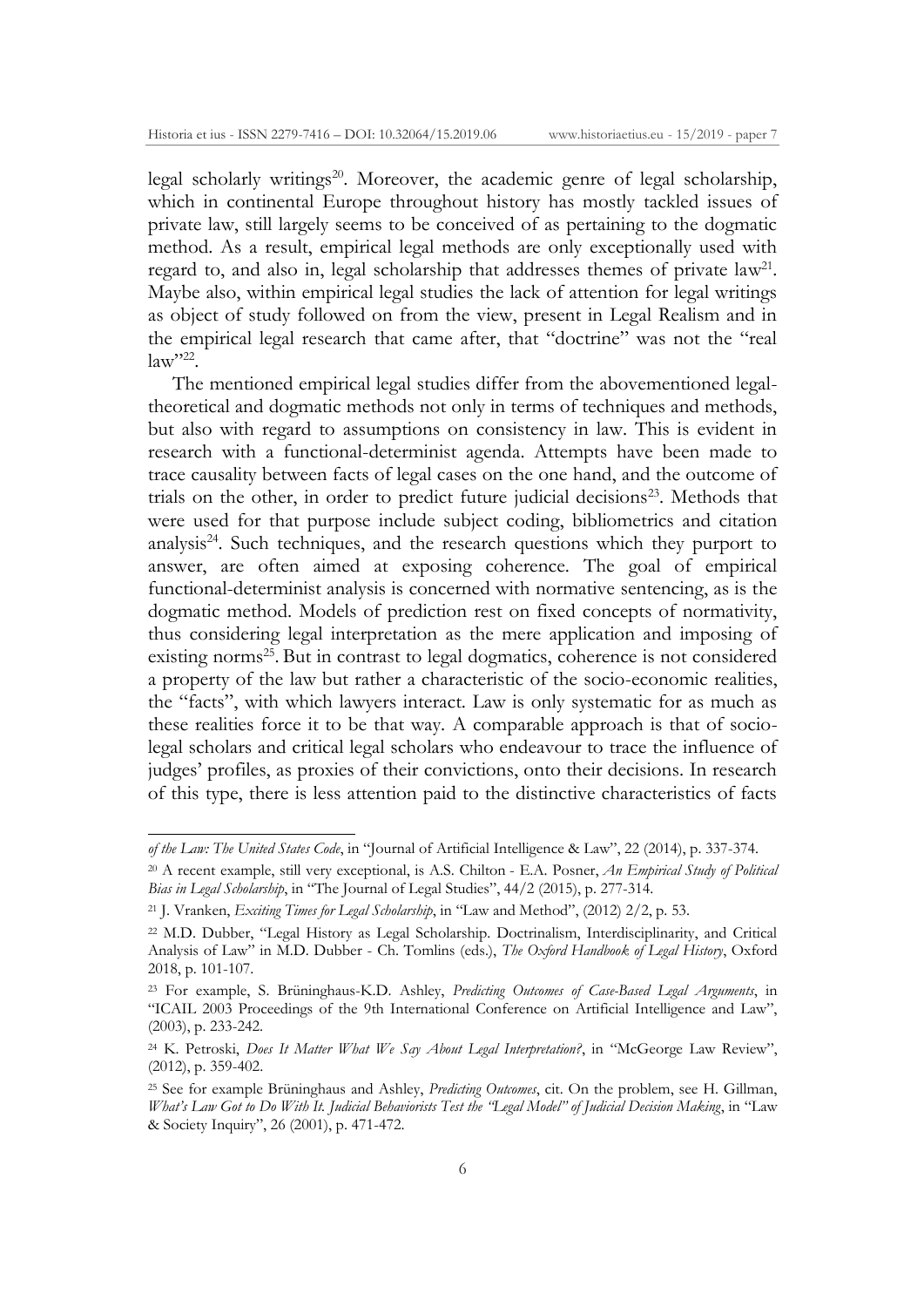-

submitted to courts. Moreover, it is assumed that mechanisms detected as underlying the decision-making processes reach beyond, even ignore, the imposing or interpreting of law<sup>26</sup>.

Since the 1980s, Critical Legal Studies have denounced the historicist assumptions of historical jurisprudence, which were closely related to legal dogmatics. But however, scholars such as Duncan Kennedy and Robert Gordon have referred to paradigms underlying law in its broadest sense in arguing against "social evolutionism". In trying to save the structural characteristics of legal developments, they rejected "contextualist" approaches that considered law as (swiftly) changing under the impetus of social conditions. As a result of all this, the socio-legal approaches could join the forces of Critical Legal Studies, in that they could expose underlying mechanisms and views that lasted longer than political coalitions or urges for reform.

In a similar fashion, the critiques levelled by intellectual historians against *Begriffsgeschichte* have been combined with scrutiny of the use of concepts and their contextual meaning. Quentin Skinner warned against constructing coherence in ideas on the basis of texts and emphasized that the use of concepts depended more from context than from a preceding tradition to which the concept pertained<sup>27</sup>. This method has been embraced by historians, writing about subjects of legal and political history. Authors such as Joseph Canning have analysed the ideas of legal writers, in relation to the institutional and societal settings of their time, and also for authors in the *ius commune* tradition<sup>28</sup>. Yet however, such an approach has mostly tackled topics of public law, and not of private law. It will be argued further that a broad assessment of the legal thought of authors offers a clue to a method of analysing structure in their opinions (see under § 3).

<sup>26</sup> Early in this regard: S.S. Nagel, *Applying Correlation Analysis to Case Prediction*, in "Texas Law Review", 42 (1942), p. 1006 ff.; Sidney S Ulmer, *The Analysis of Behavior Patterns on the United States Supreme Court*,

in "The Journal of Politics", 22 (1960), p. 629-653; S.S. Ulmer, *Quantitative Analysis of Judicial Processes: Some Practical and Theoretical Applications*, in "The Journal of Law & Contemporary Problems", 28/1 (1963), p. 164-184. For an example, testing variables relating to the background of judges (wealth, race, religion), see F.B. Cross, *Decision Making in the U.S. Court of Appeals*, Stanford 2007. For reflexions on this type of analysis, see Gillman, *What's Law Got to Do With It*, cit.; J. Goldschmidt - A. Vermeule, *Empirical Methodology and Legal Scholarship*, in "The University of Chicago Law Review", 69/1 (2002), p. 153-167 and R. Korobkin, *Empirical Scholarship in Contract Law: Possibilities and Pitfalls*, in "University of Illinois Law Review", (2002), p. 153-167. On the lack of attention for legal reasoning in studies of this type, see C. Shapiro, *The Context of Ideology: Law, Politics, and Empirical Legal Scholarship*, in "Missouri Law Review", 75 (2010), p. 88.

<sup>27</sup> Q. Skinner, *Meaning and Understanding in the History of Ideas*, in "History and Theory", 8/1 (1969), p. 3- 53.

<sup>28</sup> J. Canning, *The Political Thought of Baldus de Ubaldis*, Cambridge 1987; C.N. Sidney Woolf, *Bartolus of Sassoferrato. His Position in the History of Medieval Political Thought*, Cambridge 1913.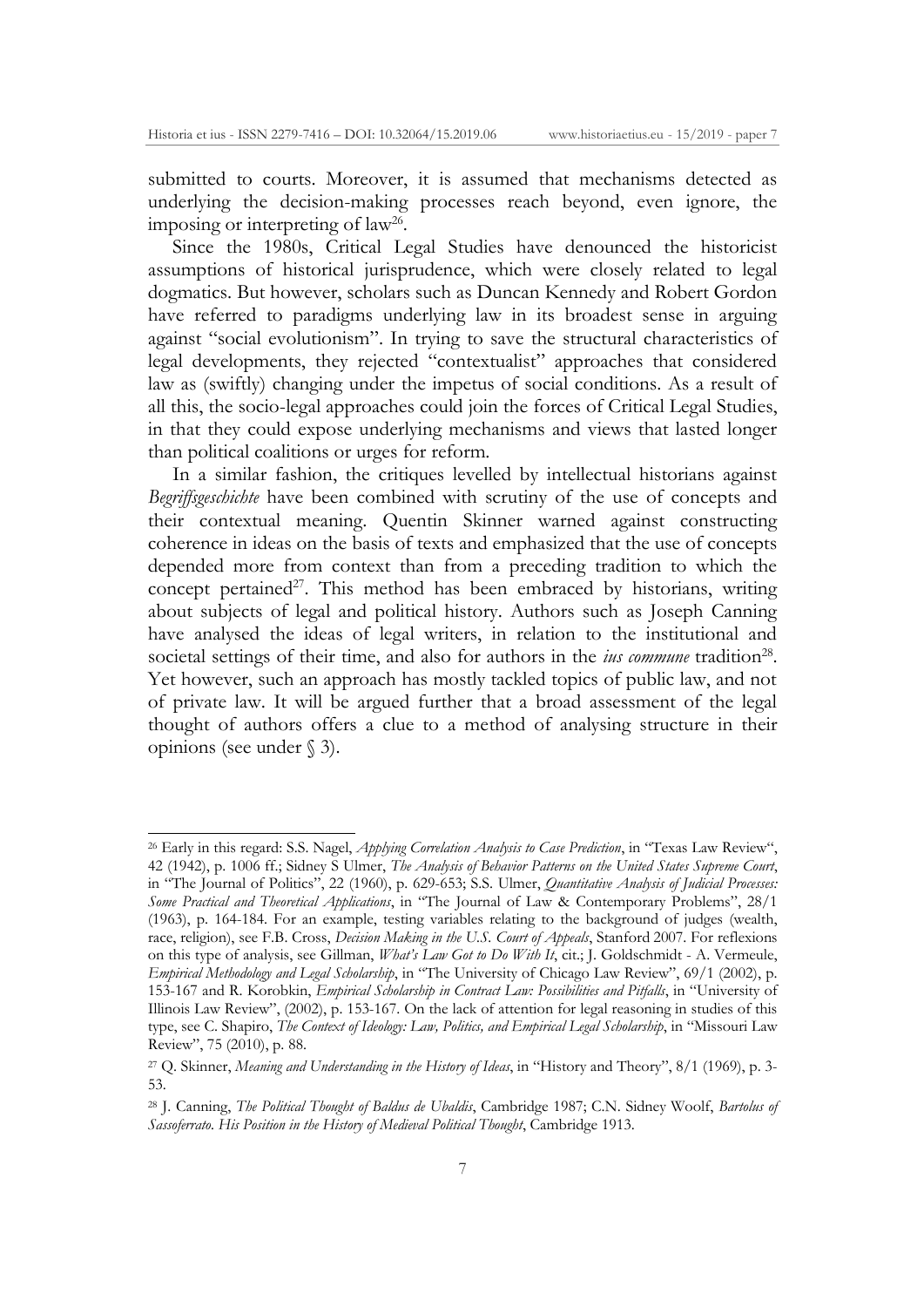2.2. Old Regime legal scholarship: from system to method and back

European legal historians have often proffered historical arguments on the unity and harmonisation of law in continental Western Europe, and such arguments refer to (a high degree of) coherence of law. The late medieval and also the early modern *ius commune* has been depicted as a body, as a system of legal scholarship29, even though other authors have emphasized congruence in methods rather than contents<sup>30</sup>. In combination with the former argument it was stated that legal doctrine provided support and theoretical backing in a society that was marked by diverse and overlapping jurisdictions and haphazard legislation $31$ .

This position was criticized by other legal historians pointing to the loose connections between legal orders in the Old Regime<sup>32</sup>. Yet however, categorizations arguing *pro* and *contra* are mostly based on assumptions or generalizing statements that regard coherence in or the nature of legal scholarship, rather than on close analysis of structured thought in the writings of individual authors or across texts. Admittedly, legal historians have exposed interconnected ideas (the differences of opinion between Azo and Hugolinus are one example<sup>33</sup>), and legal authors have been categorized with labels implying consistency in their ideas (e.g. the *aequitas gosiana*, the "philosophical" approaches of Baldus), but usually analysis of specific institutions (*Rechtsbegriffe*) as standing next to each another has prevailed. It will be argued further (under §. 3) that an apt legal-historical method, inspired by intellectual history, can detect structure in legal thought across broad themes and for different institutions.

Old Regime legal scholarship (*ius commune*, *droit savant*) has been defined in ways that explain for why coherence and structure across themes or institutions (*Rechtsbegriffe*) have almost not been studied as such. For long periods of time, in tandem with the prevailing method of legal dogmatics, the legal writings of the *ius commune* were considered as systemic. An older method of legal historians took the academic legal literature of the later Middle Ages and of the early

<sup>29</sup> See for this argument in relation to contemporary harmonisation in the European Union, for example R. Zimmermann, *Ius Commune*: *Europäische Rechtswissenschaft in Vergangenheit und Gegenwart*, in D. Heirbaut-G. Martyn (eds) *Napoleons nalatenschap/Un heritage Napoleonien, Tweehonderd jaar Burgerlijk Wetboek in België/Bicentenaire du Code civil en Belgique*, Mechelen 2005, p. 384 *ff.* and R. Zimmermann, *Das römisch-kanonische Ius Commune als Grundlage europäischer Rechtseinheit*, in "Juristenzeitung", 47 (1992), p. 8- 20.

<sup>30</sup> For example, J. Smits, *The Making of a European Private Law: Towards a Ius Commune Europeaeum as a Mixed Legal System*, Antwerp 2002, p. 42-45.

<sup>31</sup> For example, P. Grossi, *L'ordine giuridico medievale*, Rome 2000, p. 184. This idea can be traced back to Francesco Calasso. See further.

<sup>32</sup> P. Letto-Vanamo, *Fragmentation and Coherence of Law: a Historical Approach*, in P. Letto-Vanamo - J. Smits (eds), *Coherence and Fragmentation in European Private Law*, Munich 2012, p. 159.

<sup>33</sup> M. Bellomo, *The common legal past of Europe, 1000-1800*, Washington DC 1995, p. 168.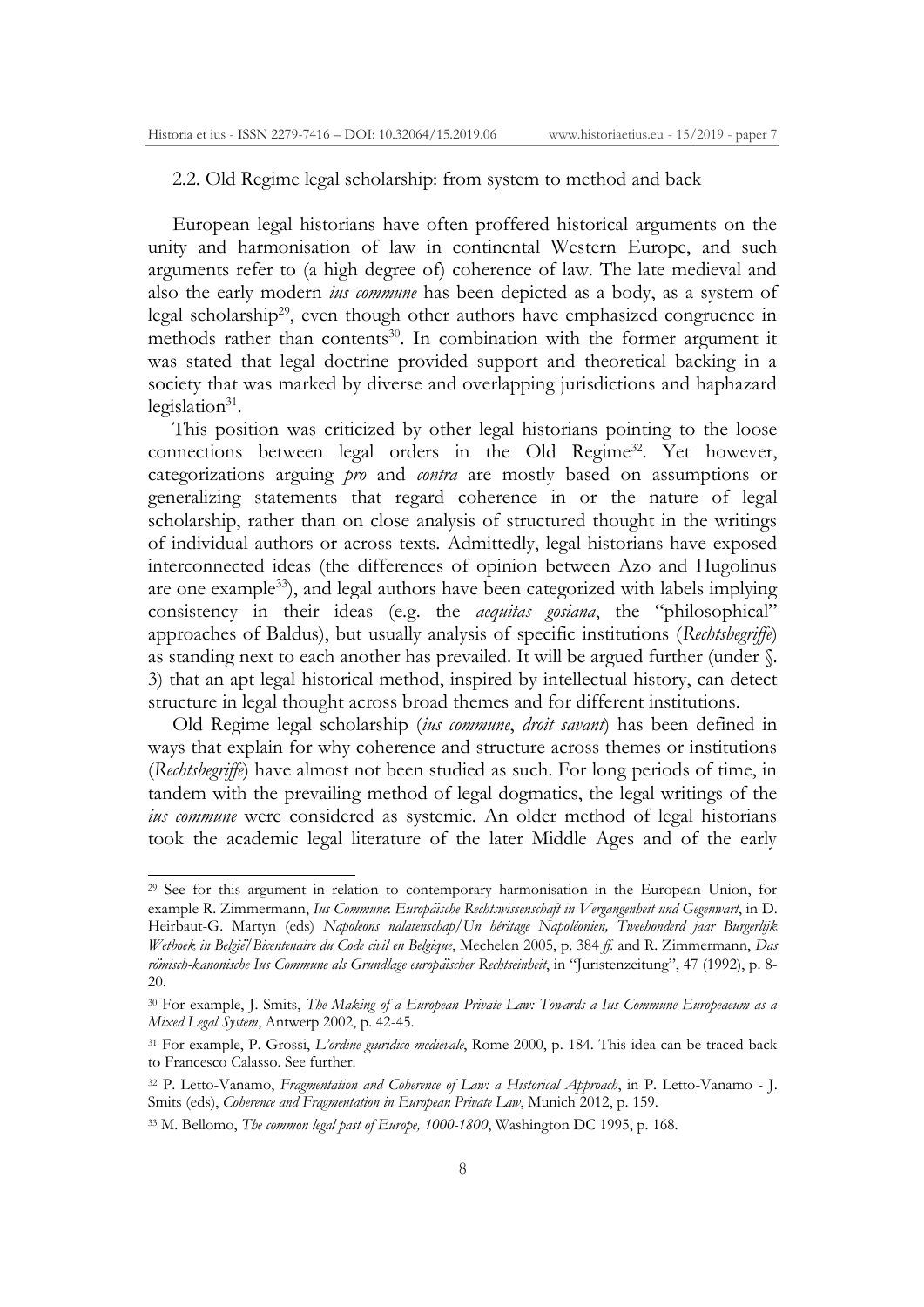modern period, as well as the source texts of Roman and canon law on which legal writers commented, as a body of substantive law that was imposed secondarily when local legislation lacked solutions. The *ius commune* was considered, at least for certain periods of the later Middle Ages or early modern period, a collection of fixed rules. This fixedness was presented as being rooted in the *communis opinio doctorum* (hereafter *COD*), that is the shared opinions of legal scholars who assembled data from legal texts and statements into comprehensive structures. The aggregate opinions of authoritative legal writers were considered as constituting the rules that were to be applied by judges $34$ .

The mentioned legal-historical view of congruent-authoritative-opinion-asbackbone largely was a theoretical conflation of ideas on the nature of legal scholarship and legal science in general. One assumption underlying the mentioned views was a nineteenth-century essentialist one; the "shared conviction of doctors" was held to be a precursor of the Enlightenment codifications, in terms of both the consistency of law and the validity of legal rules that were imposed and applied. The essentialist approach resided in considering the law as being fixed to a large extent and as identifiable (hence, it could be found and imposed). Whereas nineteenth-century positivists considered the nation state or the sovereign as providing the foundation of the law, it was scholarly agreement that marked the cornerstone of the law of the era that predated the age of codifications<sup>35</sup>.

Furthermore, the essentialist flavour with regard to Old Regime academic writings was combined with the idea that authority of opinion hinged on the quality of legal reasoning. It was thought that some scholarly rules were better than others. The highest quality in legal reasoning was reached by only a few, widely acclaimed legal authors. It was held that in spite of contention among legal writers, some rose to the level of grasping the essence of what the law was, and therefore their ideas were considered as being the inner core of the doctrine of the Old Regime. Essentialism ("scholarly agreement") was thus mixed with the appraisal of the quality of rules proffered in academic writings.

The mentioned categorization of *COD* as basis for the authority and validity of *ius commune* scholarship rests on exaggerations of historical concepts. The label of *COD* was mentioned among late-medieval and sixteenth- and seventeenth-century legal scholars, but it did not point to a consistent set of exhaustive and effective rules. The formula belonged to a system of dialectic

-

<sup>34</sup> A. Cavanna, *Storia del diritto moderno in Europa. Le fonti e il pensiero giuridico*, I, Milan 1979, p. 152-155; H. Coing, *The Sources and Characteristics of the Ius Commune*, in "Comparative & International Law Journal of South Africa", 19 (1986), p. 489; P. Koschaker, *Europa und das römische Recht*, Munich 1947, p. 99; R.C. van Caenegem, *European Law in the Past and the Future. Unity and Diversity over Two Millennia*, Cambridge 2002, p. 39, p. 54, p. 56.

<sup>35</sup> See, for example, A. Cavanna, *Storia del diritto moderno*, I, p. 152-155 (*communis opinio* was the doctrinal version of legislation).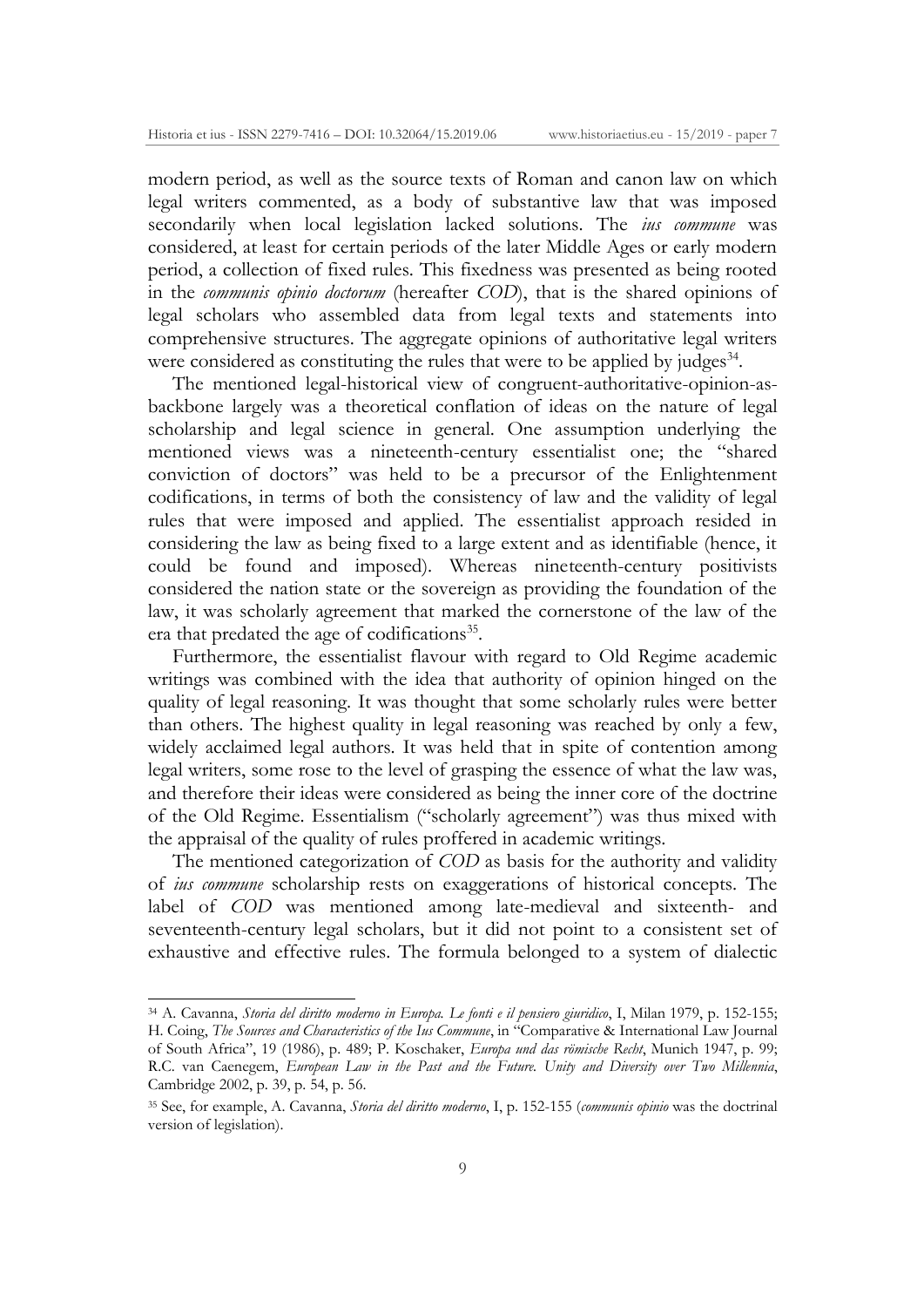reasoning rather than to a hierarchy of sources of law36. A "*communis opinio*" was not considered sufficient as underpinning for a judicial decision<sup>37</sup>. Moreover, the category of *COD* was developed in the fourteenth century only, and disappeared from civil law courts starting at the turn of the seventeenth century. Therefore, it was not used during the whole period during which legal scholarship was pervasive as source of law  $(c. 1100-\epsilon. 1800)^{38}$ .

The mentioned conception of Old Regime legal scholarship as consisting of a core of inter-author "best" opinions went hand in hand with a legal-historical research agenda that comprised conceptual-genealogical research. This method has been prevailing among legal historians since the dawn of the discipline in the nineteenth century and it was closely related to the abovementioned legaldogmatic method. Central was the analysis of legal institutions (*Rechtsbegriffe*). They can be defined as categories that subsume legal rules that contain or refer to the same terminology (e.g. ownership, contract)<sup>39</sup>. Legal-historical analysis of legal scholarship then takes the form of tracing back rules through time from within the boundaries of such categories, on the basis of cross-author analysis. The idea underlying this method is that legal writers that are analysed for their opinions stuck to the essential features of the mentioned *Rechtsbegriffe* and that their interpretations did not cross the demarcations that were implicit in the categories<sup> $40$ </sup>. This method was for a long time a corollary of the abovementioned views regarding Old Regime scholarship. Because coherence throughout academic writings on law was more or less presumed in the abovementioned "*COD*" approach, content analysis was restricted to particular institutions and was deemed a piecemeal reconstruction of a systemic and consistent law<sup>41</sup>.

1

<sup>40</sup> E. Conte, *Diritto comune. Storia e storiografia di un sistema dinamico*, Bologna 2009, p. 16-42.

<sup>41</sup> For a critique of the "*Medioevo sapienzale*", which takes scholarly efforts of crafting consistency as a

<sup>36</sup> Th. Duve, *Mit der Autorität gegen die Autoritäten? Überlegungen zur heuristischen Kraft des Autoritätsbegriffs für die neuere Privatrechtsgeschichte*, in W. Österreicher - G. Regn - W. Schulze (eds), *Autorität der Form – Autorisierung – Institutionelle Autorität*, Münster 2003, p. 243; S. Lepsius, *Communis opinio doctorum*, in *Handwörterbuch zur deutschen Rechtsgeschichte*, I, Berlin 2008, c. 875-876. Stressing that only judges (not scholars) were held to conform to the principle and that many exceptions applied, allowing for flexibility, is U. Falk, *Un reproche que tous font à Balde. Zur gemeinrechtlichen Diskussion um die Selbstwidersprüche der Konsiliatoren*, in A. Cordes (ed), *Juristische Argumentation. Argumente der Juristen*, Cologne 2006, p. 43-44.

<sup>37</sup> N. Jansen, *The Making of Legal Authority*, p. 89.

<sup>38</sup> A. Marongiu, *Legislatori e giudici di fronte all'autorità dei giuristi. Dalla legge delle citazioni all'art. 265 CPV, Reg. Gen. Giud.*, in *Studi di storia e diritto in onore di Enrico Besta per il XL anno del suo insegnamento*, III, Milan 1939, p. 459-463; J. Schröder, "*Communis opinio*" *als Argument in der Rechtstheorie des 17. und 18. Jahrhunderts*, in *Wege europäischer Rectsgeschichte. Karl Kroeschell zum 60. Geburtstag*, Frankfurt 1987, p. 409- 415; J. Schröder, *Recht als Wissenschaft. Geschichte der juristischen Methodenlehre in der Neuzeit (1500-1933)*, Munich 2012, p. 48, p. 128-132.

<sup>39</sup> E. Conte, *Droit médiéval: un débat historiographique italien*, in *Annales. Histoire, sciences sociales*, 57 (2002), p. 1593-1613; E. Conte, *"Storicità del diritto". Nuove e vecchio nella storiografia giuridica attuale*, in *Storica*, 22 (2002), p. 135-162; M. Stolleis, *Rechtsgeschichte schreiben: Rekonstruktion, Erzählung, Fiktion?*, Basel 2008, p. 22.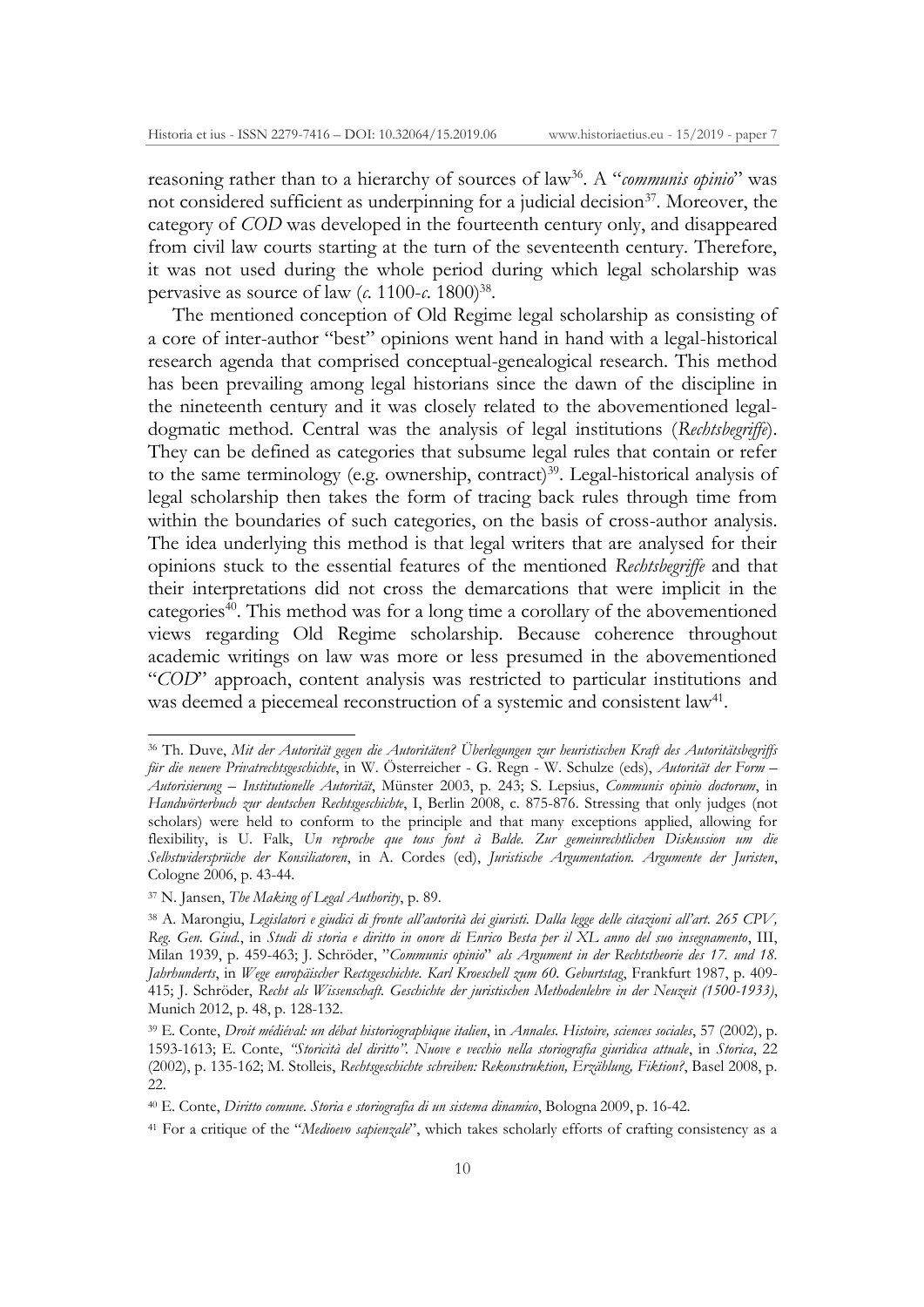Over the past ninety years, since the 1930s, Old Regime legal doctrine has increasingly been categorized as incorporating a vibrant intellectual model<sup>42</sup> or a set of methods<sup>43</sup> rather than comprehensive collections of rules. Techniques of legal reasoning (the method of the *mos italicus*) and legal terminology were shared  $\overrightarrow{a}$  across the Western European continent,<sup>44</sup> but in terms of contents late-medieval and early modern scholarship is nowadays often regarded as a collection of divergent, often regionalized $\frac{4}{3}$ , opinions that were assembled loosely around fundamental rules and principles found in the Justinianic or canon-law sources<sup>46</sup>. However, all this did not preclude a persistent categorization of the *ius commune*  as being a "system", which involved a mind-set apt for the reading of legal texts, from within certain underlying paradigms, but also by means of particular methods for addressing legal problems<sup>47</sup>. This approach resulted in the view that jurists in the late-medieval and early modern societies produced rules and arguments in a highly abstracted fashion, from sets of texts that did not provide for *ex ante* legal certainty. The hard elements in the approaches of jurists were how they inferred rules from certain legal texts, and not the rules themselves<sup>48</sup>.

Yet, this "patchwork quilt" view, with strands of thought that were connected by way of the use of certain legal methods and principles more than

paradigm for the Middle Ages (e.g. P. Grossi), see E. Conte, *Diritto comune*, cit., 33-34.

<sup>42</sup> F. Calasso, *Introduzione al diritto comune*, Milan 1951; M. Bellomo, *The common legal past of Europe*, cit., p. 154, p. 179, p. 184; K. Pennington, *Learned law, droit savant, gelehrtes Recht: the tyranny of a concept*, in "Syracuse journal of international law and commerce", 20 (1994), p. 205-215.

<sup>43</sup> Analysing the transition in legal-historical analysis of the *ius commune* from substance to method is J.- L. Halpérin, *L'approche historique et le problematique du jus commune*, in "Revue internationale de droit comparé", 52/4 (2000), p. 719.

<sup>44</sup> M. Bellomo, *The common legal past of Europe*, p. 97, p. 154.

<sup>45</sup> That is, as evoking legal pluralism on a European scale. Reacting against the *translatio studii*approach, according to which in the early modern period leading national schools one after the other took up the torch of late-medieval Italian scholars, is D.J. Osler, *The Myth of European Legal History*, in "Rechtshistorisches Journal", 16 (1997), p. 393-410, and D.J. Osler, *The Fantasy Men*, in "Rechtsgeschichte", 10 (2007), p. 180-192.

<sup>46</sup> A. Wijffels, *"Ius commune", Comparative Law and Public Governance*, in M. Adams - D. Heirbaut (eds)*, The Method and Culture of Comparative Law. Essays in Honour of Mark Van Hoecke*, Oxford 2014, p. 148 (references to the *ius commune* did not serve the purpose of applying one rule of the *ius commune*, which often was ridden with doctrinal controversies).

<sup>47</sup> F. Calasso, *Il diritto comune come fatto spirituale*, in "Rivista italiana per le scienze giuridiche", new series, 6 (2015) (first published in 1948), p. 8: "[legal history must be aimed at reconstructing the *ius commune*  as a] *… sistema vivente di vita propria, animato da un proprio spirito, ricco di un'originalità sua come l'epoca storica di cui fu una delle espressioni più grandi …*". For an analysis of this approach, see B. Paradisi, *Il problema del diritto commune nella dottrina di Francesco Calasso*, in D. Segoloni, (ed), *Il diritto commune e la tradizione giuridica europea,* Perugia 1980, p. 167-300. Compare Bellomo's characterization of *ius commune* as a "system of legal thought". See M. Bellomo, *The common legal past*, p. 184.

<sup>48</sup> M. Ascheri, *Les crises du ius commune et la codification*, in D. Deroussin - Fl. Garnier (eds), *Passé et présent du droit n° 5*, Lyon 2008, p. 35 (stating that interpretation of diverging texts was at the core of the *ius commune* methodology, reducing jurists to "*bricoleurs*"); A. Wijffels, *"Ius commune", Comparative Law and Public Governance*, cit., p. 148.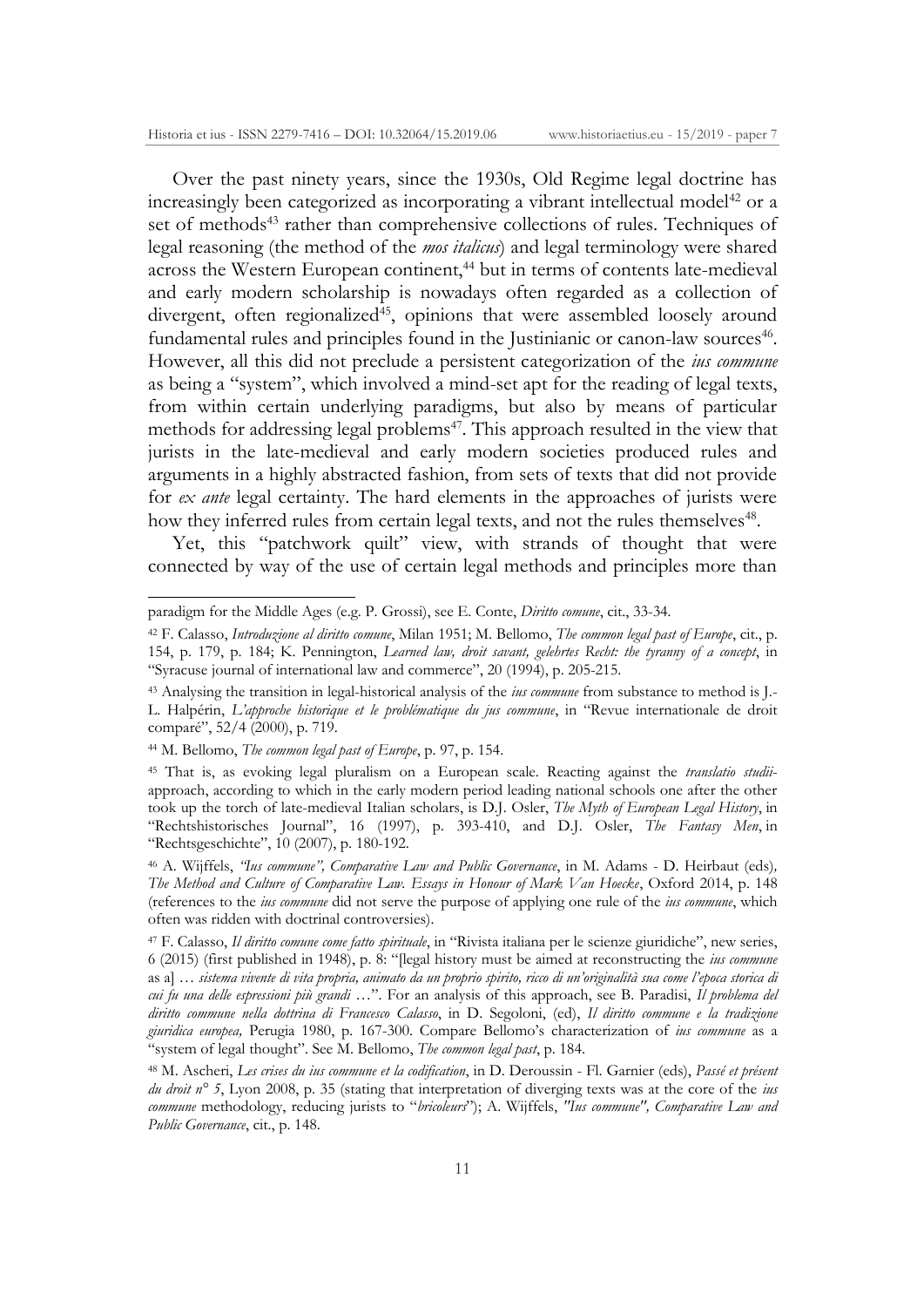through their contents, was not based on systematic empirical analysis of the contents of legal scholarship across thematic areas. In fact, the analytical deconstruction of the substantive concept of *ius commune* has often been taken on as an implicit argument to continue a conceptual-genealogical analysis of specific legal institutions, which is still widespread<sup>49</sup>.

As a result of all this, assessments on structure and (in)coherence within old legal scholarship were not the outcome of systematic-empirical analysis, or the analysis that is concerned with the coherence of legal thought of authors, across subject matters or within broad thematic fields. Statements on the matter were theorizing rather than empirical. This explains for some discrepancies. Problematic in the mentioned "patchwork quilt" view, for example, is that it takes method as backbone, even though the legal method of the later Middle Ages which has been identified as pervasive and foundational (*mos italicus*) was in itself largely open-ended. Analogous reasoning, creative deductions from the *mens* of rules, even irrespective of their wording, and a lack of guidelines as to when and how to apply methods of reasoning<sup>50</sup>, constituted features of method that not only hampered fixedness in law, but which also renders the label "method" largely artificial. The same goes for the methods of legal humanists, of the later fifteenth and of the sixteenth century, which were not only concerned with strict philology, but also with a "spirited" reconstruction of Roman law. Perceptions of logic could incite creativeness<sup>51</sup>.

## 3. Clusters of coherent legal thought in *ius commune* writings

1

There is an intermediate way of studying coherence in law, which is different both from the law-as-system (legal dogmatics, legal theory) and law-in-practice

<sup>49</sup> E. Conte, *Diritto comune*, p. 33-34; M. Stolleis, *Rechtsgeschichte schreiben*, p. 22-24. In many respects, the portrayal of jurists or law professors as groups within which legal studies were practised largely autonomously and independently from societal influences, contributed thereto. See for such characterizations P. Koschaker, *Europa und das römische Recht*, cit.; F. Wieacker, *A history of private law in Europe*, Oxford 1995, p. 95-97. For an analysis of these categorizations, see R. Lesaffer, *The Birth of European Legal History*, in H. Pihlajamäki-M.D. Dubber-M. Godfrey (eds.), *The Oxford Handbook of European Legal History*, Oxford 2018, p. 84-93.

<sup>50</sup> Elaborate on the issues of extensive interpretation and analogous reasoning is M. Sbriccoli, *L'interpretazione dello statuto. Contributo allo studio della funzione dei giuristi nell' età communale*, Milan 1969.

<sup>51</sup> H. Berman, *Law and Revolution II: The Impact of the Protestant Reformations on the Western Legal Tradition*, Cambridge (MA) 2006, p. 104-108 (both for the first and second phases of legal humanism); P. Stein, *Legal Humanism and Legal Science*, in "Tijdschrift voor Rechtsgeschiedenis", 54 (1986), p. 303 (only for the second phase). *Contra*: J. Gordley, *The Jurists: a Critical History*, Oxford 2013, p. 112-118 (considering the humanists' activity of building up an *ars* of civil law, while making use of principles, as an effort of ordering, not as a creative process). See also the thesis of Alain Wijffels that scholastic reasoning gave way to textual analysis around the middle of the seventeenth century: A. Wijffels, *Einflüsse der Doktrin auf die gerichtliche Argumentationspraxis in der frühen Neuzeit*, in D. Simon (ed), *Akten des 26. Deutschen Rechtshistorikertages*, Frankfurt am Main 1987, p. 383.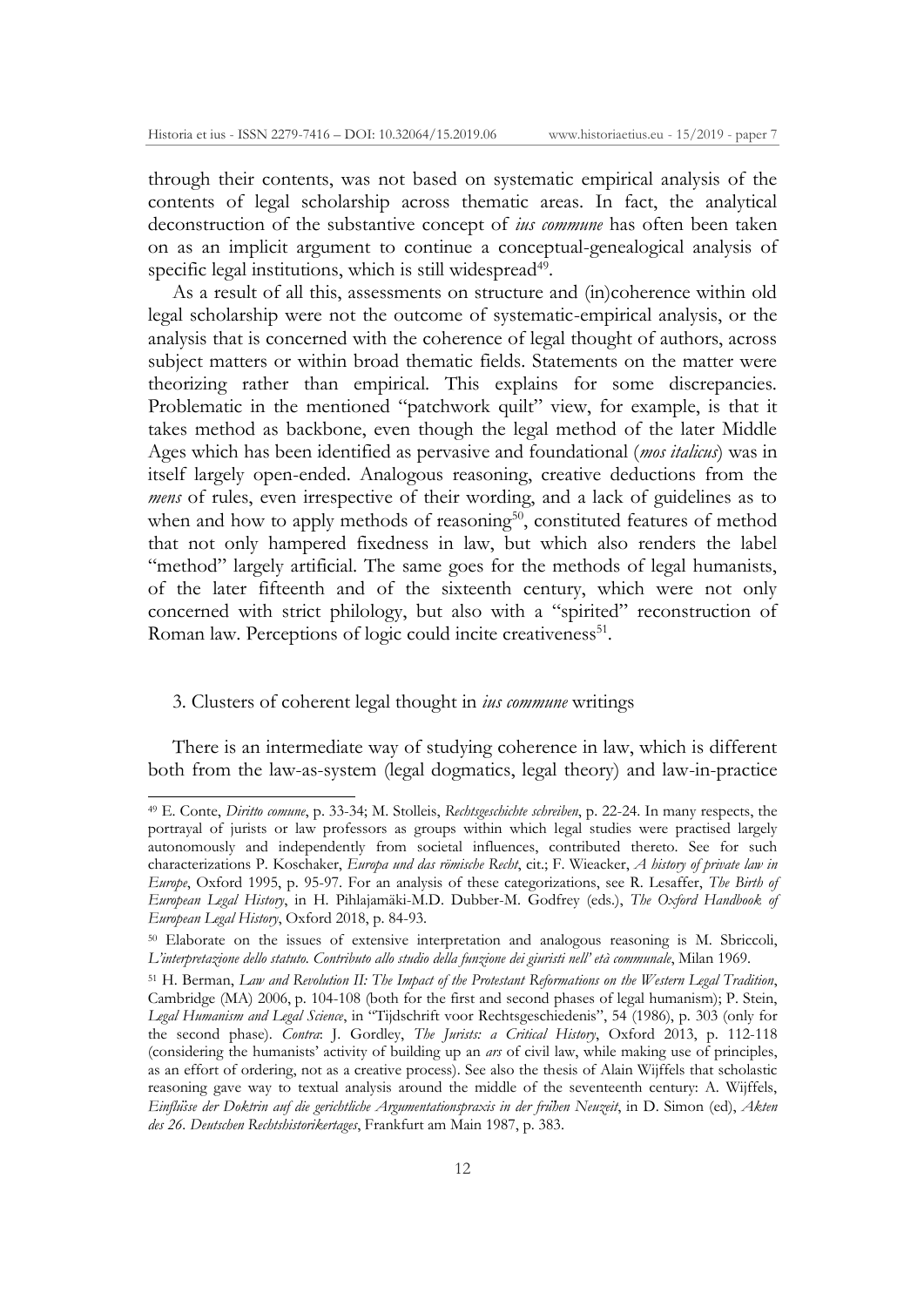(empirical legal studies) approaches. Labelling the law as systematic or unsystematic should not be reserved to theoretical inquiries or to socio-legal studies. "Coherentism" is not the same as coherence seeking. This latter process, which is at the heart of the writing of modern as well as pre-modern legal scholarship, can be analysed empirically.

It can be assumed that collections of mutually dependent rules can be found in legal scholarship because of the nature of the activities of legal writers. They write about law in order to expose its "soundness". The vantage point of scholars writing on law encompasses many types of law (legislation, case law, legal scholarship, customs) and legal practice (contractual, forensic). They weave the diverse materials that are found in these texts and practices into a whole. Moreover, one could argue that systemic features of law should be studied foremost starting from legal scholarly writings. The purpose of reaching decisions is less restraining for legal authors than for judges and legislators. Legal interpretations by legal scholars do not have to take certain internal-legal constraints, such as binding force of precedent, hierarchy of sources of law, or the non-normativity of contractual practice, as seriously as judges and legislators. They can state what the law ought to be, and not merely what it is. Therefore, for any research into cross-theme legal thought and coherence in law legal scholarship is the best medium to study.

However, one must be cautious not to conceive of coherence in idealist terms. Therefore, in order to operationalize research into coherence, the concept must be defined more precisely. This can be done starting from the writings of legal theorists that have distinguished between different elements packed within this notion. Coherence in law can refer to intelligibility and organisation, for example. It can point to comprehensiveness, meaning that the entirety of a segment of society is covered by the contents of legal rules<sup>52</sup>. Completeness refers to the absence of indeterminacy; in that case, for any given legal problem, there is one answer<sup>53</sup>. Logical consistency may be deduced from the lack of contradiction and overlap<sup>54</sup>. Or coherence can be defined as cohesion, which is when it is considered for the connections among components that are based on overarching rules or principles, or underlying ideas<sup>55</sup>.

In this regard, in spite of the mentioned a-historical assumptions among legal historians the use of *COD* in Old Regime scholarship should not be ignored. The use of the concept was ample and it referred to more than an individual

<sup>52</sup> K. Kress, *Coherence*, cit., p. 528.

<sup>53</sup> K. Kress, *Coherence*, cit., p. 528.

<sup>54</sup> N. MacCormick, *Legal Reasoning and Legal Theory*, Oxford 1978, p. 106-107.

<sup>55</sup> See for example, E.J. Weinrib, *The Idea of Private Law*, Oxford 1995, p. 36-38 (stating that tort law can contain thematically related rules that rest on conflicting justifications, and therefore lack coherence).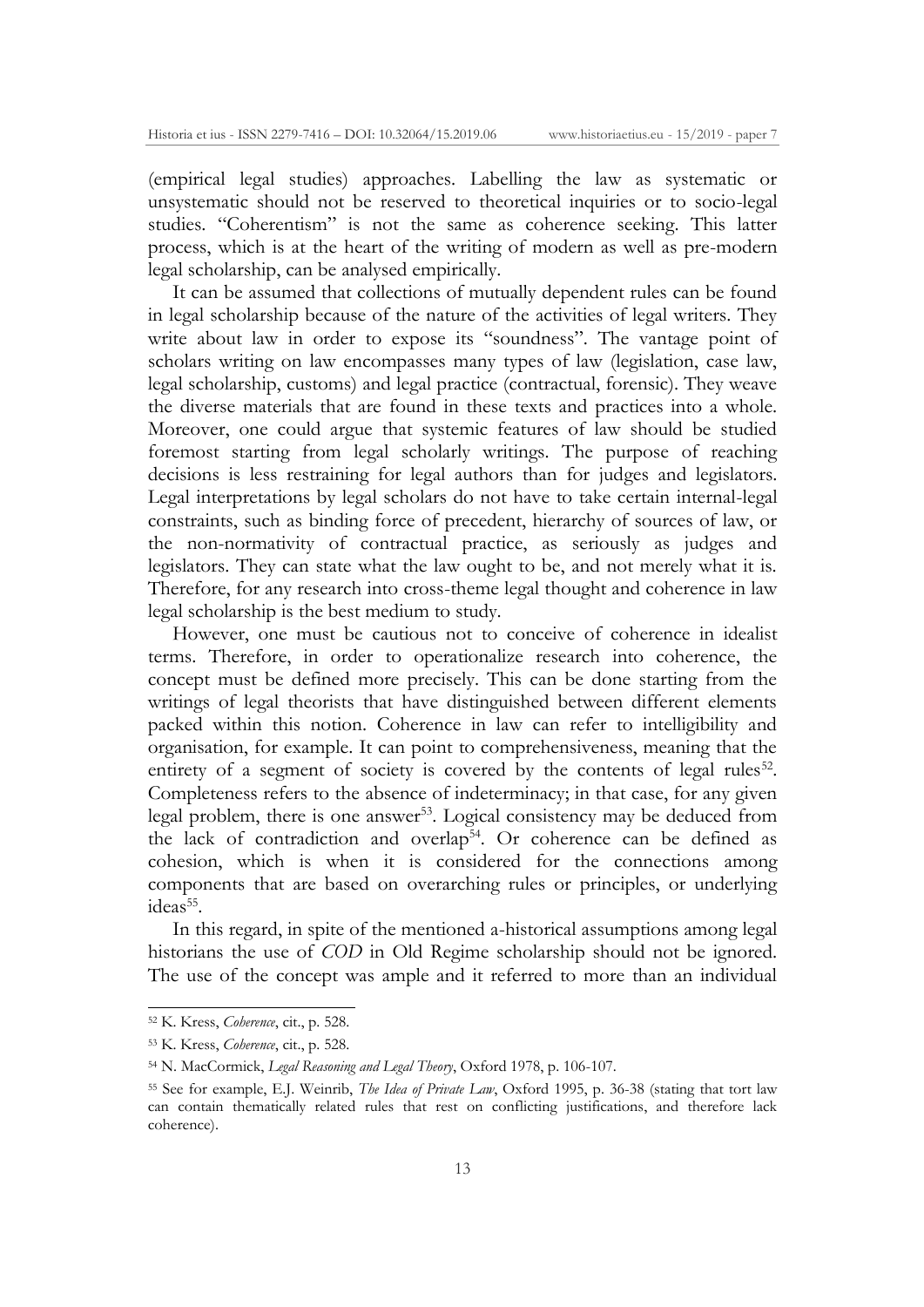appreciation of the quality of past doctrine by the author who mentioned the concept. *COD* may have served as rhetorical device at times (e.g. when an author construed his opinion as *COD* in order to give it more weight), but that seems to have been exceptional. Instead, *COD* usually referred to inter-author appraisals of arguments and rules. This is evident in the descriptions of what was considered *COD*. Some writers collecting "*communes opiniones*" admitted selection among such opinions, on the basis of detected soundness of arguments for example<sup>56</sup>, but again, individuality in this regard was rather rare. There seems to have been a common acceptance that some rules were *COD* and others were not. In collections of "shared opinions" sometimes dissenting views were mentioned<sup>57</sup>.

But irrespective of the debates over whether some rules were "*communis opinio*" or not, from the viewpoint of a legal historian of today, the use of the category demonstrates the sharing of views on contents. But also, the label of the "communal opinion of doctors" was not essentialist; it did not refer to fixed norms. The shared convictions of scholars were not deemed normative in themselves, but rather were regarded upon as directives that served to guide interpretation (of judges mostly, but also of legal scholars). Among legal authors of the Old Regime, legal interpretation was considered as being innovative and corroborating at the same time. The identification of "shared opinions" was the outcome of a process of coherence seeking, even though these opinions did not determine the contents of judge-made or scholarly law.

Some of the mentioned aspects or components of coherence are difficult to translate into a workable method (for example, comprehensiveness). But for others this is possible. A feasible approach would be to regard upon coherence as entailing intellectual unity. Units or clusters that span different thematic areas and topics of law are reflecting the author's consistent legal thought. As will be detailed below, cross-theme clusters of legal thought can be found by way of assessment on the basis of policy considerations. It will be argued further that – in contrast to the above mentioned legal empirical studies – clustered legal thought can be detected in the writings of the author, and on the basis thereof, without resorting to explanations based on references to society, ideology or power relations.

-

<sup>56</sup> See for example, Francesco Turzani, *CLXV communes opiniones sive sententiae iurisconsultorum*, Venice 1557, fol. 3 *"… Quid multa? Obtemperandum fuit, his praesertim viris, quorum authoritas apud me plurimum valeret …*".

<sup>57</sup> Eg *Communium opinionum syntagma sive receptarum sententiarum*, vol. 2 (Lyon 1608), ad C. 6,2.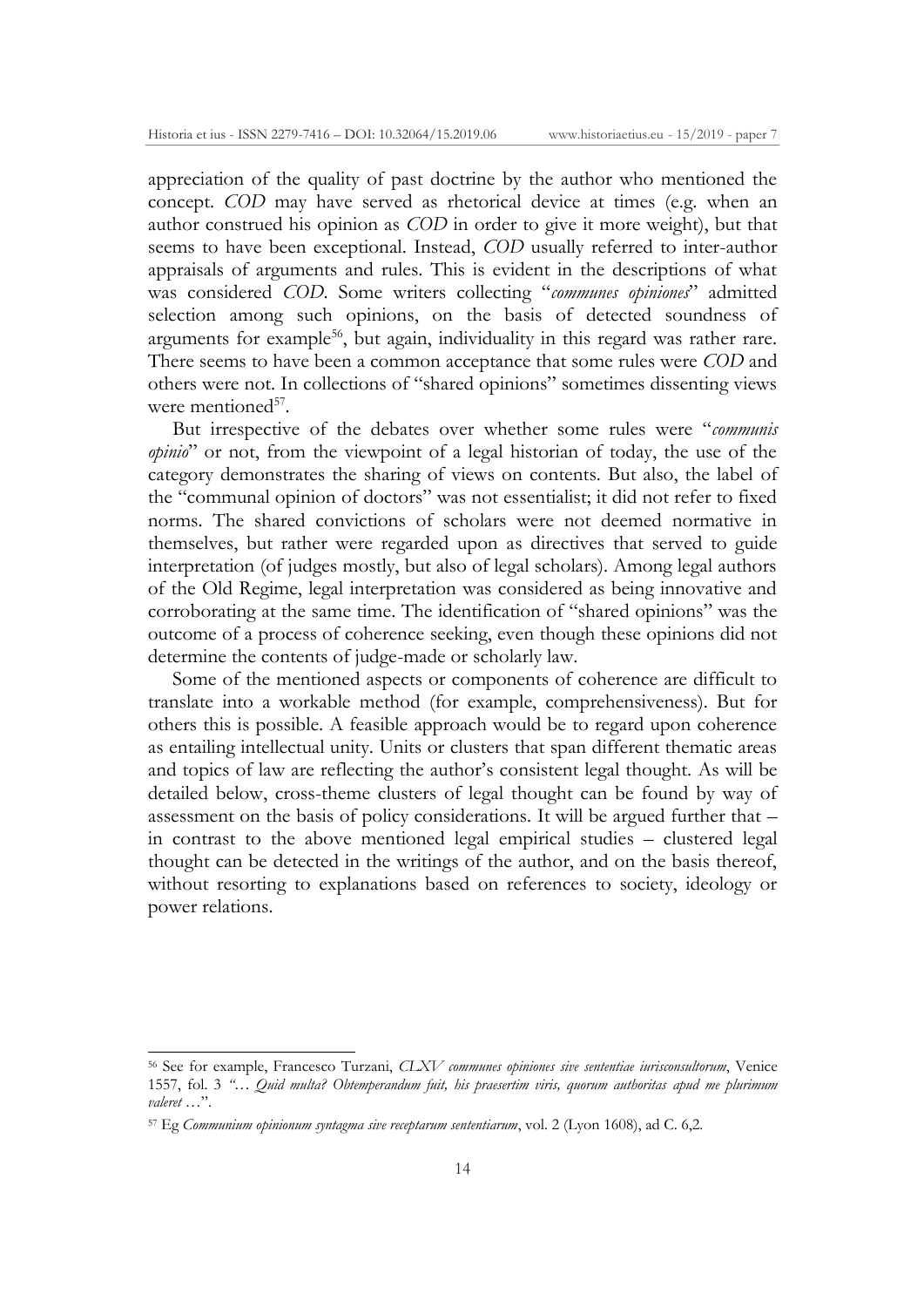4. How to test clustered ideas in legal writings of the Old Regime?

4.1. Clusters of legal thought: further remarks on operationalization

The analysis of clusters of ideas in Old Regime legal scholarship is not an easy exercise. First, there is a diversity of statements found within legal writings. Legal writers could insert their coherent views in their texts in different ways. They could transpose them into newly crafted rules or in principles. Principles served to structure legal interpretation over broad areas of law<sup>58</sup>. They could be meta-principles as well, which allow for deciding which of two conflicting principles prevails<sup>59</sup>. Not only the creation, but also the revision of (components of) existing rules, was a strategy. Opinions found in legal writings could be combined, their underlying goals could be exposed and matched. Both the rules and the reasoning that supported them, as read in legal writings, could be adapted or supplemented in the process<sup>60</sup>. From a methodological and also a conceptual perspective, analysis and construction are not easily separated. For example, when a legal writer read and quoted legal authors, arguments and normative decisions in the source text could be mixed up, even unintentionally. Legal opinions could be read in discursive text that was not purported to be a normative statement by the original author $61$ .

A second problem relates to the method of jurists of the Old Regime. Legal analysis, in particular according to the methods of the *mos italicus*, was not aimed at philological integrity. Scholars used texts in order to derive underlying meanings or truth from them. The result of their analysis was considered sound if it was reached by making use of authoritative methods. In particular analogous reasoning marked a grey zone between reproduction and construction. From the perspective of the pre-modern legal scholar, legal opinions that were the outcome of methods of logic for textual interpretation were considered as being valid and as rephrasing previous law, even if their contents were "new". Therefore, distinguishing between reproduction and renewal is not easy. Moreover, legal historians analysing *ius commune* texts must be careful not to identify references as source quotes in a modern sense. A comparison with the referenced text is necessary in order to assess to what extent the author who made use of the text "modified" its contents. Moreover, the phenomenon of reproducing references found in other texts was common, in which case the citing author referred to the authority of his source text, rather

<sup>58</sup> From the sixteenth century onwards: J. Gordley, *The Jurists*, cit., p. 46-48, p. 50-51.

<sup>59</sup> K. Kress, *Coherence*, cit., p. 541-542.

<sup>60</sup> J. Gordley, *The Jurists*, cit., p. 33-45; M. Van Hoecke, *Legal doctrine: which method for what kind of discipline?*, in *Methodologies of legal research: which method for what kind of discipline?*, Oxford 2011, p. 3.

<sup>61</sup> James Gordley identifies this as a mechanism for legal change in Old Regime doctrine: J. Gordley, *The Jurists*, cit., p. 48-50.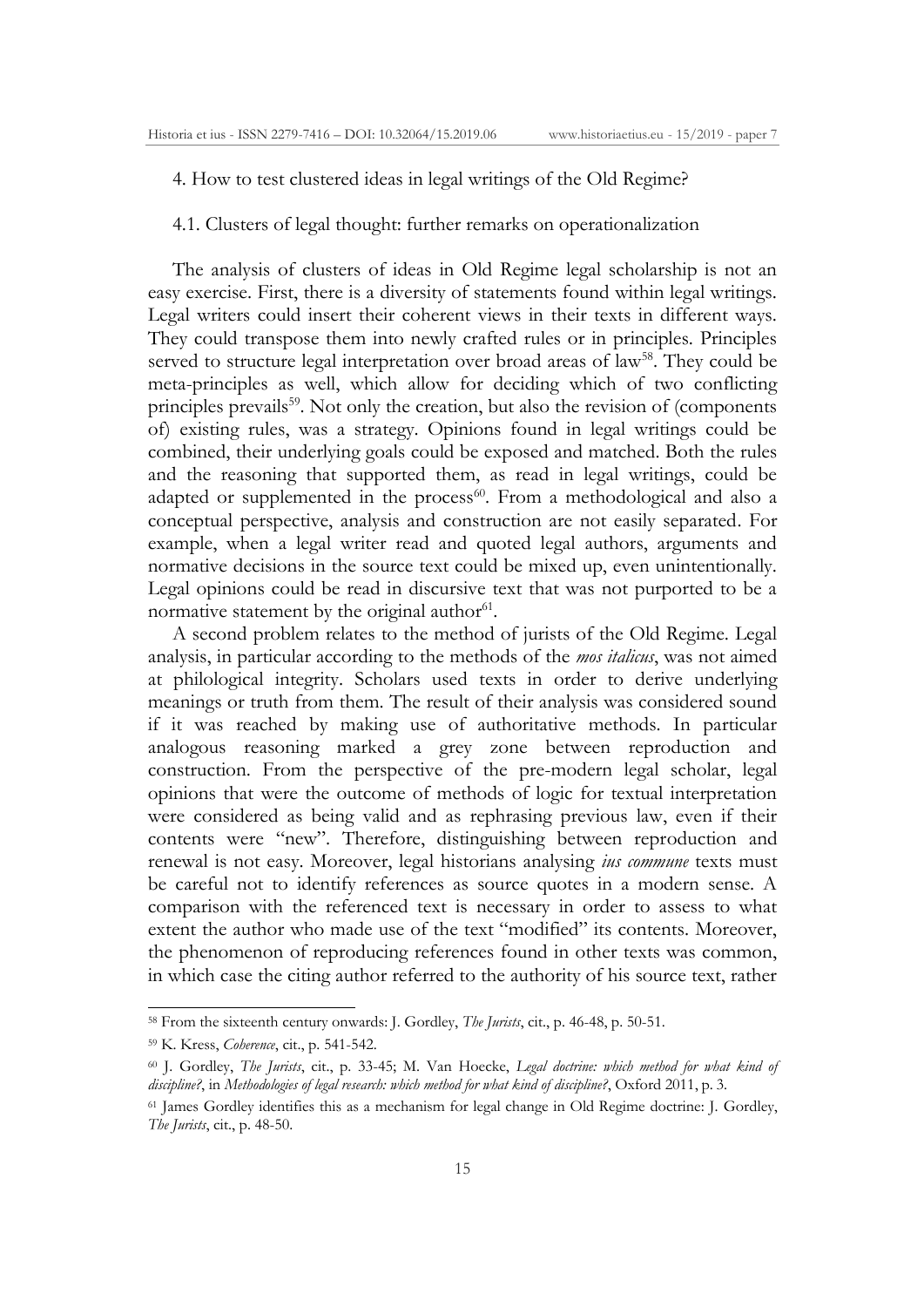than to the authority of the literature mentioned in the latter<sup>62</sup>.

"Intellectual unit" or cluster must be properly defined. A distinction must be made between two types of unit. One is related to connectivity (interconnectedness, by means of source references and quotes), the other to substantive legal thought (compatibility). Legal scholars interconnect the materials that they reflect on. They add structure, in a specific way. When arguing in favour for this or that rule they indicate the legal materials from which this position is inferred. With cross-references or source citations they point out which are the adhesion points in texts to which their own legal statements connect. The result of this process of referencing, which is an intricate part of the act of legal interpretation, can be labelled as connectivity or interconnectedness. This connectivity is evident in links among the components of legal texts, which are established in glosses and footnotes. When looking at legal scholarship from this angle, this yields a picture of a web of references.

However, such interconnected texts do not necessarily rely on clustered substantive legal thought. Content analysis is crucial when aiming at exposing the latter. Substantive intellectual unity between the writings of a legal author and his legal thought can be categorized as "compatibility". Different normative statements of a same author have to "match" in terms of content, in order to establish a coherent cluster of rules. They are compatible because they pertain to consistent substantive legal thoughts.

Congruence in contents of legal writings, as reflecting consistent legal thought, can be tested in a negative fashion: when contradiction and overlap among rules and principles are absent, this may be an indication of compatibility. Yet, such a test does not suffice. Rules of corporate law and rules of criminal law, for example, cannot be considered mutually coherent when/because they do not overlap. When reflecting and writing legal scholars do more than referencing and defining scopes. Several authors have grappled with this "extra", substantive, element within the notion of coherence. Some consider coherence as a characteristic of legal rules if their contents or components can be tied together from within an underlying value or principle<sup>63</sup>. Coherence may then be concerned with base values, even truth.<sup>64</sup> But also when

<sup>62</sup> A.J. De Groot, *Datenverarbeitung bei der Rezeptionsgeschichte*, in *Miscellanea Consilii Magni ter gelegenheid van twintig jaar werkgroep Grote Raad van Mechelen*, Amsterdam 1980, p. 160-166; A. Wijffels, *Qvi millies allegatvr. Les allégations du droit savant dans les dossiers du Grand Conseil de Malines (causes septentrionales, ca. 1460-1580)*, Amsterdam 1985, I, p. 202-203.

<sup>63</sup> This position is held by Neil MacCormick and Ernest J. Weinrib, among others.

<sup>64</sup> Many legal theorists emphasize the autonomy of law and legal systems, as being separate from "truth" or a system of beliefs. See, for example, the distinction between epistemic (as based on the beliefs of individuals) and constitutive coherence (i.e. as accounting for coherence independently from what agents think): J. Raz, *The Relevance of Coherence*, in J. Raz, *Ethics in the Public Domain*, Oxford 1994, p. 282-287, p. 290-297. Compare with Weinrib's "justificatory coherence", which is the foundation that lies in the coherence of justificatory considerations of rules. These justifications are legal, not political or referring to base values. See E.J. Weinrib, *The Idea of Private Law*, cit., p. 32-36, p. 42-46.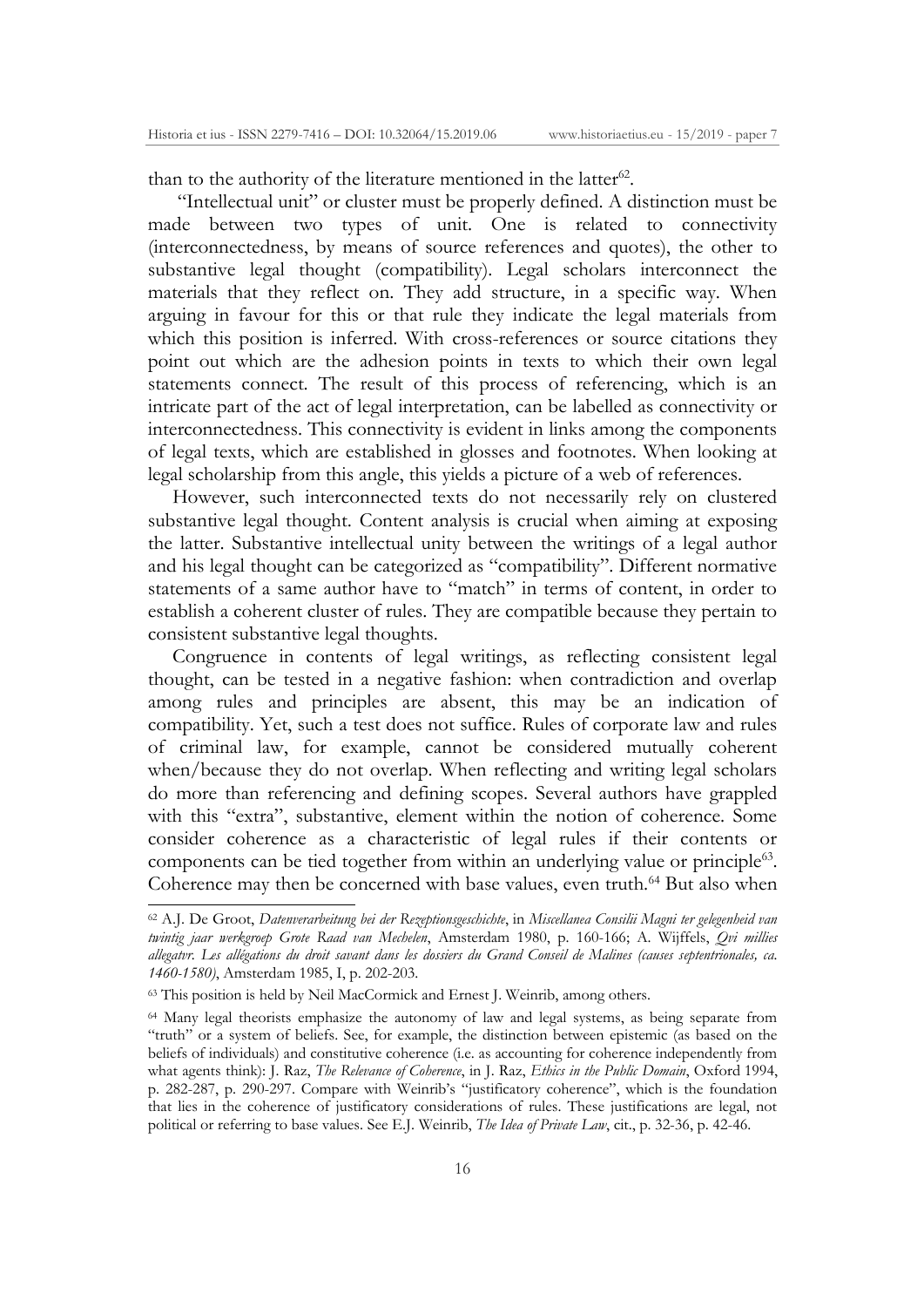coherence is not considered as a property of truth, or a system-of-beliefs (for example, when values are reduced to the values upheld by the individual legal scholar who seeks coherence), the notion is too broad to be operational for cluster detection. At the same time, considering clusters as relating to interconnectedness only, through references of one type or another, is too narrow.

A possible solution, which disentangles the problem considerably, is to consider substantive intellectual unity from the perspective of effectiveness. Clusters of ideas can then be defined as being based on congruity in legal thought between rules as means and their ends, in the way as purported by the author. As a result thereof, the concept becomes more manageable. The mentioned "ends" should not be regarded as animating principles unifying a field of law (as, for example, the principle of adversity in the law of procedure)<sup>65</sup>, but rather as societal goals of restricted scope. Such societal considerations may underlie normative statements regarding both rules and principles. It has been attested that policy considerations were mentioned in *ius commune* doctrinal writings<sup>66</sup>. They differed from "values" in that they were more concrete; they expressed a purpose, an intended improvement $67$ . By contrast, values can be defined as generic concepts that evoke a foundation from which selection of legal materials is derived. In *ius commune* legal doctrine, common phrases, for example, were "*iniquum est*" (it is not equitable) or "*ex ratio aequitatis*" (for reason of equity). Such values were supposedly directive, but cannot be used as evidence of substantive intellectual unity, mainly because of their broad scope.

#### 4.2. Tracing clusters and compatibility in the writings of Philip Wielant

An example of a policy consideration, from which conclusions regarding cross-theme clustered, substantive legal thought can be drawn, is the opinion of the Ghent jurist Philip Wielant (1441/42-1520) on *cessio bonorum*. Wielant was a high judge in the Parliament of Mechelen, which was the Supreme Court of the Low Countries. He wrote several tracts on Flemish law, of which the most important one was the *Practijke civile* ("Civil practice"). Wielant wrote this treatise in the first years of the sixteenth century but it was published in print only in

<sup>65</sup> Arguing against such principle-monism, is for example Ruger (footnote 3).

<sup>66</sup> See, for example, A. Wijffels, *Argumentationsmuster in belgisch-niederländischen Konsiliensammlungen des 16. Jahrhunderts. 'Policy considerations' in der Ius Commune-Tradition*, in A. Cordes (ed)*, Juristische Argumentation – Argumente der Juristen*, Cologne 2006.

<sup>&</sup>lt;sup>67</sup> I use "policy" in the sense given by Ronald Dworkin, which is that of "standards that set out goals to be reached, generally an improvement in some economic, political, or social feature of the community". See R. Dworkin, *Law's empire*, Cambridge (MA) 2006, p. 438.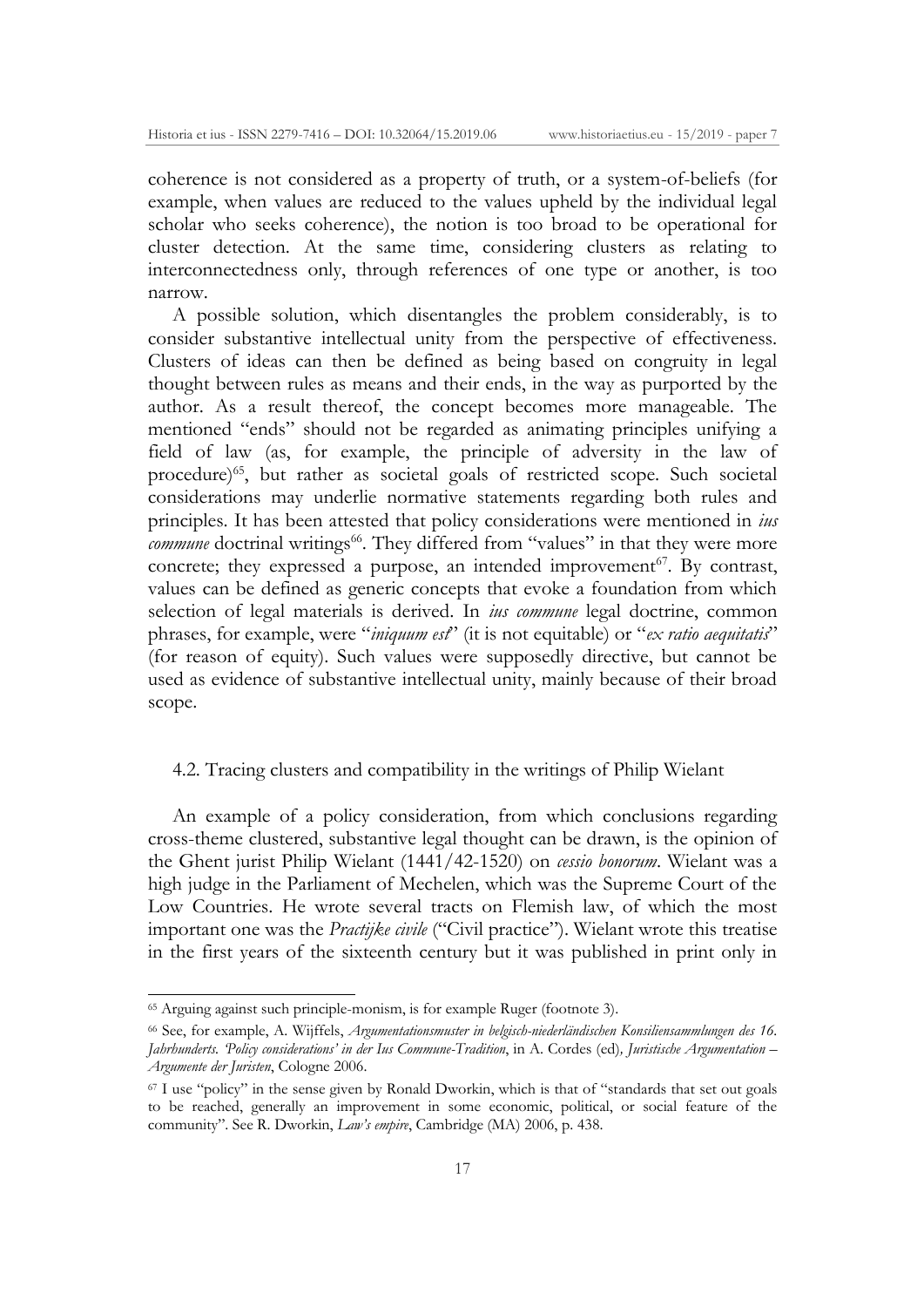### 155868.

*Cessio bonorum* was a proceeding that could be initiated by incarcerated debtors; it entailed the transfer of their estate to the creditors, in exchange for being released from prison. *Cessio bonorum*, originally a proceeding of Roman law, was elaborated on in *ius commune* legal scholarship<sup>69</sup> and was applied in the Low Countries under the label "*cessie van goede*"70. In his *Practijcke Civile*, Wielant states that *cessio bonorum* was not practised in the County of Flanders, "because otherwise fraudulent application of the arrangement would harm commerce too much<sup> $271$ </sup>. This was not only an appraisal of municipal practices<sup>72</sup>, but also a normative standpoint: according to Wielant, *cessio bonorum* was to be applied with restraint.

When considering Wielant's remarks from a contextual perspective, a great deal can be learned from them for retrieving Wielant's substantive thoughts on insolvency. *Cessio bonorum* was the only voluntary insolvency proceeding that existed in the later fifteenth and early sixteenth-century Low Countries. It could only be initiated by debtors. According to the majority views of Italian legal scholars of the later fourteenth and fifteenth centuries, creditors could not block the debtor's application. The debtor was neither allowed to renounce from his right to obtain *cessio bonorum*<sup>73</sup>*.* Yet, however, an earlier view, expressed amongst glossators, had held the idea that the creditors could offer a five-year moratorium instead of *cessio bonorum*. This was sometimes interpreted such that creditors could deny the debtor's request for *cessio*74. Some towns in the Southern Low Countries, in the early sixteenth century, still acknowledged the latter approach<sup>75</sup>. But that seems to have been exceptional. In the fourteenth

<sup>68</sup> E.E. Strubbe, *Philippe Wielant*, in *Biographie nationale de Belgique*, XVIII, Brussels 1938, c. 279-298.

<sup>69</sup> W. Forster, *Konkurs als Verfahren. Francisco Salgado de Somoza in der Geschichte des Insolvenzrechts*, Cologne 2009; J.A. Obarrio Moreno, *La cessio bonorum en la tradición jurídica medieval*, in *Glossae. European journal of legal history,* 13 (2016); W. Pakter, *The Origins of Bankruptcy in Medieval Canon and Roman Law*, in P. Linehan (ed), *Proceedings of the Seventh International Congress of Medieval Canon Law*, Vatican City 1988, p. 485-506; P. Zambrana Moral, *Derecho Concursal Histórico I. Trabajos de Investigación*, Barcelona 2001, p. 51-171.

<sup>70</sup> W. Druwé, *Dignity and Cessio Bonorum in Early-Modern Dutch Learned Legal Literature*, Research paper Max-Planck Institut für europäische Rechtsgeschichte 2016; P. Godding, *Le droit privé dans les Pays-Bas méridionaux du 12e au 18e siècle*, Brussels 1987, p. 518-520.

<sup>71</sup> Ph. Wielant, *Practijcke civile*, Antwerp 1573, p. 83 (ch. 18, no 6).

<sup>72</sup> Wielant's assessment corresponds with the municipal practice in early sixteenth-century Bruges: L. Gilliodts‐Van Severen, *Coutumes de la ville de Bruges*, Brussels 1875, I, p. 306-315 (statement of 1527).

<sup>73</sup> J.A. Obarrio Moreno, *La cessio bonorum*, cit., p. 446; W. Pakter, *The Origins of Bankruptcy*, cit., p. 491; Zambrana Moral, *Derecho concursal*, cit., p. 81-84, p. 146-147, p. 181.

<sup>74</sup> J.A. Obarrio Moreno, *La cessio bonorum*, cit., p. 449, p. 452; W. Pakter, *The Origins of Bankruptcy*, cit., p. 490; Zambrana Moral, *Derecho concursal*, cit., p. 178, p. 186.

<sup>75</sup> In Mechelen, at first *cessie van goede* could be refused by creditors. This was mentioned in a draft compilation of municipal rules, dating from 1527. In 1535, a revised edition conformed with the majority view among legal scholars and it stated that the *cessie van goede* was any incarcerated debtor's right. See L.-Th. Maes (ed.), *Costumen van de heerlijkheid Mechelen, II. Costumen van de stad Mechelen. Vol. 2:*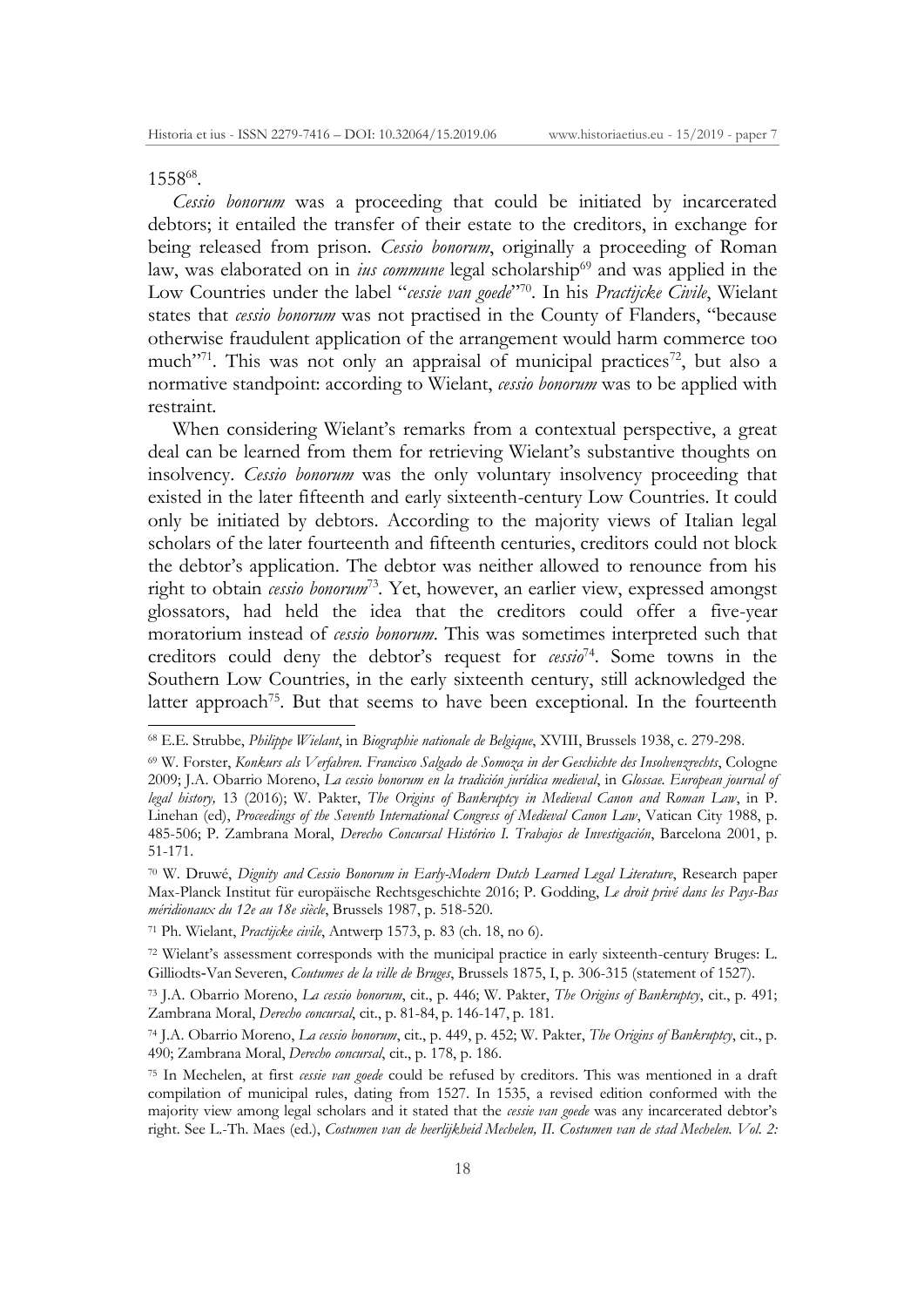and fifteenth century, it was already common among legal scholars of the *ius commune* to depict the five-year moratorium as a choice of the debtor, who could opt for *cessio* as well76.

Wielant's statement was also in line with other majority views in legal writings of his age. For example, he considered that *cessio bonorum*, according to doctrine, did not provide a clean slate for the debtor. The proceedings did not bring about a discharge. The debtor ceded his properties to his creditors but remainders of debts had to be repaid in full<sup>77</sup>. But however, in spite of all this, Wielant's ideas were fundamentally different as compared to a common motive that was found in scholarly comments, which was to grant the imprisoned debtor who had yielded his properties his liberty out of "humanity", in order to prevent life-long imprisonments<sup>78</sup>.

Wielant's general rebuttal of *cessie* as a dangerous practice was at odds with widespread arguments on the goal of avoiding perpetual incarcerations for debts. Moreover, it seems that his explanations of *cessie van goede* were not incompatible with this assessment. Wielant in his *Practijcke civile* tackles *cessio bonorum* as a legal arrangement that is allowed under the *ius commune*, and – so it seems – under the *ius commune* only*.* One gains the impression that Wielant's explanation of the rules relating to *cessio bonorum* did not entirely mask the fact that he was not concurring with their contents. For example, Wielant stressed that "according to the written law" no one could be held prisoner for life,<sup>79</sup> whereas it was common in contemporary doctrine to base this assertion on the *boni mores* or on an argument of *aequitas*<sup>80</sup>.

Wielant's assertion on the feasibility of *cessio bonorum* can qualify as policy consideration. In contrast to "values", policy goals are testable against contextual elements. The relative precision of policy considerations allows for making modest analytical inferences. When an expressed policy consideration for one rule is compared with rules that touch upon aspects of a problem that concerns the same consideration, the researcher can cautiously compare these rules, and also contrast them to contextual elements related to the policy consideration, if they are found in other materials.

*Ontwerpcostumen van 1527*, Brussels 1960, p. 187-188 (s. 1084); *Coutumes de la seigneurie de Malines, I. Coutumes de la ville de Malines*, Brussels 1879, p. 158-160 (ch. 21).

<sup>76</sup> J.A. Obarrio Moreno, *La cessio bonorum*, cit., p. 459; W. Pakter, *The Origins of Bankruptcy*, cit., p. 490; Zambrana Moral, *Derecho concursal*, cit., p. 186.

<sup>77</sup> On this rule in the Southern Low Countries, see W. Druwé, *Dignity and Cessio Bonorum*, cit., p. 5; Ph. Godding, *Le droit privé*, cit., p. 518. On the rule in doctrine: J.A. Obarrio Moreno, *La cessio bonorum*, cit., p. 450, p. 453; Zambrana Moral, *Derecho concursal*, cit., p. 178.

<sup>78</sup> On this motive, see: W. Pakter, *The Origins of Bankruptcy*, cit., p. 491; Zambrana Moral, *Derecho concursal*, cit., p. 182.

<sup>79</sup> Ph. Wielant, *Practijcke civile*, cit., p. 83 (ch. 18,s. 1); Ph. Wielant, *Verzameld werk. II: Briève instruction en causes civiles*, L.H.J. Sicking -C.H. van Rhee (eds), Brussels 2009, p. 77 (ch. 60, s. 1).

<sup>80</sup> E.g. W. Pakter, *The Origins of Bankruptcy*, cit., p. 490, note 37.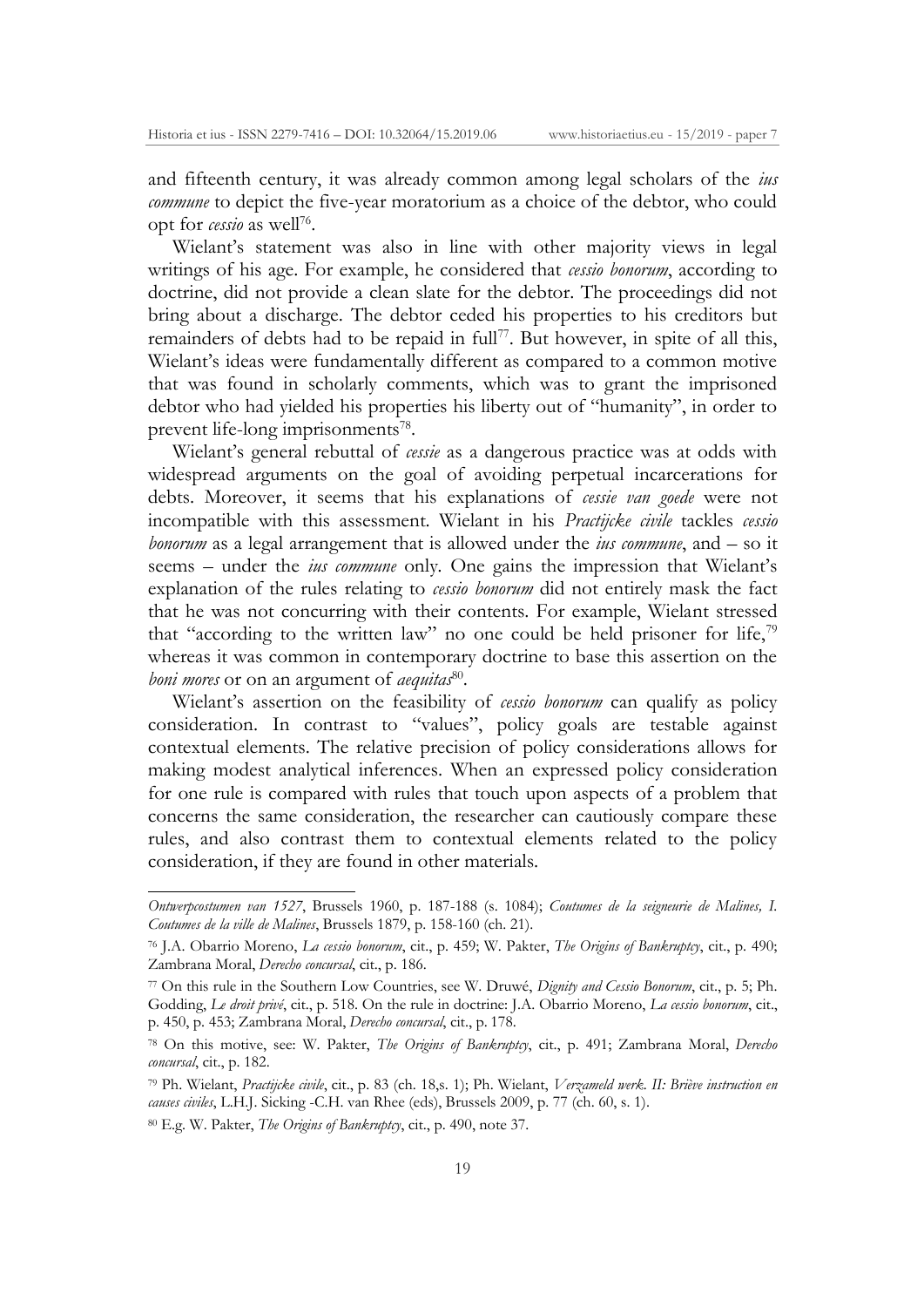However, the mentioned comparison of contemporary legal scholarship with Wielant's views demonstrates that substantive congruity between purposes intended by the author and rules proposed by the author can be far from evident. For example, compatibility in contents does not require traces to be left in writing. Legal writers can implicitly condone the rules in legal sources other than legal scholarship, such as legislation, or the normative positions in writings of other legal authors. Since this leaves no traces in the texts, the danger of incorrect conjectures is high. Moreover, establishing the relation between intentions and stated rules or principles with sufficient certainty requires that the motivations of the author are expressed in detail. The abovementioned opinions of Philip Wielant are a case in point. Judging from the scant wording of his view, possible policy considerations on the non-feasibility of *cessio bonorum* are diverse. Wielant may have aimed at keeping insolvent debtors in prison, or may have opposed to the unilateral features of *cessio bonorum*. Maybe also, he was in favour of extrajudicial agreements and rejected state intervention in debt enforcement.

Thorough contextualization provides further clues. First, it is unlikely that Wielant generally advocated for private debt enforcement instead of public remedies. This is true with regard to private detention. There are examples of private imprisonment for debts (hostage) in Flanders in the fifteenth century<sup>81</sup>. Such practices had some backing in scholarly writings as well. Thirteenthcentury *ius commune* legal authors commonly stressed that *cessio bonorum* was possible, but that it applied to debtors held in a public prison. This may have yielded the interpretation that following the rendering of the estate to the creditors in a *cessio* proceeding, or otherwise after a certain period of public imprisonment (for example, 40 days), the debtor could be locked at the home of one of the creditors<sup>82</sup>. Even in the early sixteenth century, in some cities of the Low Countries private detention was occasionally practised after *cessio bonorum* and the release from a public prison<sup>83</sup>. Wielant refers briefly to private imprisonment. In both his preparatory texts and in the final edition of the *Practijcke civile* he mentions the creditor's right to keep an insolvent debtor in private custody, until payment, the providing of pledge or *cessio bonorum*. However, Wielant allowed private detention only temporarily and under very strict conditions<sup>84</sup>. One gains the impression from his writings that Wielant considered private custody an *ultimum remedium*, mostly in order to prevent flight

<sup>81</sup> Ph. Godding, *Le droit privé*, p. 511-512, p. 519.

<sup>82</sup> H. Dondorp, *Partes secanto. Aulus Gellius and the Glossators*, in "Revue internationale des droits de l'antiquité", 57 (2010), p. 141.

<sup>83</sup> D. De ruysscher, *Reconciling old and new: imprisonment for debts and cessio bonorum, in Antwerp and Mechelen (c. 1500–c. 1530)*, in J. W. Oosterhuis-E. van Dongen (eds), *European Traditions: Integration or Disintegration?*, Oisterwijk 2012, p. 43-44 (Antwerp, 1520).

<sup>84</sup> Ph. Wielant, *Practijcke civile*, cit., p. 78 (ch. 12, s. 14); Ph. Wielant, *Verzameld werk*, cit., p. 73 (ch. 54, s. 20).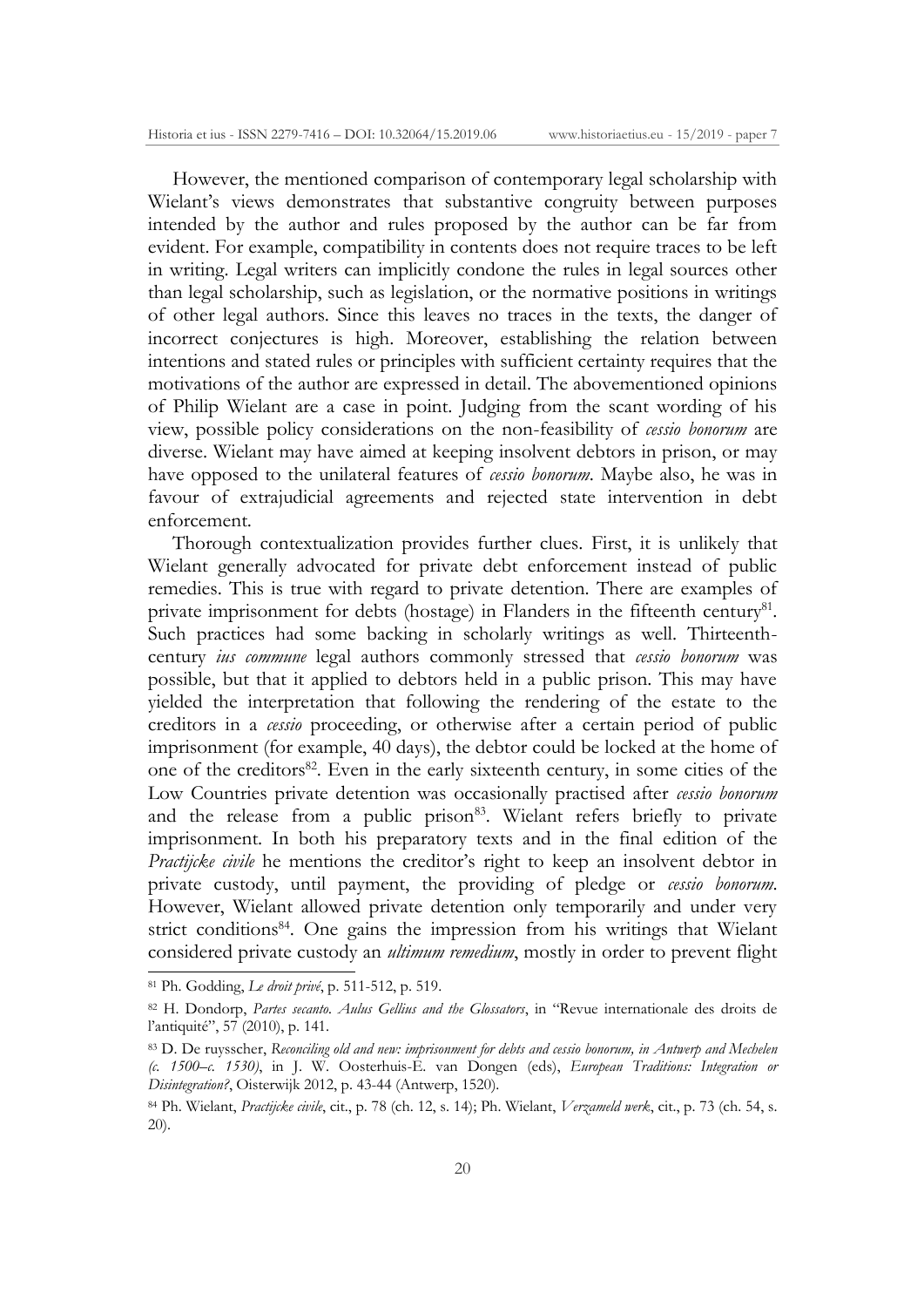of the debtor who did not have immovable property or other collateral in the locality where the debt was due<sup>85</sup>. Therefore, even though Wielant mentioned and allowed private detention, he clearly favoured public imprisonment.

Other parts of his texts indeed show that Wielant was not opposed to, and even preferred government intervention in matters of debt enforcement. In his drafts of the *Practijcke civile*, Wielant referred to the homologation proceedings of princely letters of grace, including letters of *remissio* which granted a period of protection against creditors' actions. In such proceedings all creditors were summoned and they were heard for their opinions on the measure<sup>86</sup>. Moreover, if a debtor fled or when an insolvent person passed away, according to Wielant the creditors had to initiate a court proceeding to appoint trustees to administer the estate<sup>87</sup>. Also, Wielant rejected the so-called "private" enforcement of debts. No clauses in a contract or debt instrument could, according to Wielant, be considered sufficient as substitute for a judgment. In principle, only with a judicial sentence seizure could be laid on the debtor's effects<sup>88</sup>. Considering all this, it is unlikely that Wielant's reservations towards *cessio bonorum* had anything to do with a preference for private solutions.

Wielant's views related rather to the shift of purpose of *cessio bonorum* that had taken place over the course of the fifteenth and early sixteenth centuries. In the Low Countries of the 1400s, "abandonment" had been a creditor-steered proceeding that was purported as a short-cut for procedural requirements. A debtor could be thrown in the public prison and could apply for release in combination with the forfeiture of his properties. Creditors could deny him that possibility, and even if they accepted, keep the debtor in private custody afterwards<sup>89</sup>. Maybe also, the widespread view in academic legal writings that debtors were eligible for *cessio* if they had no belongings<sup>90</sup> did not apply. In this period, attachments and public auctions of seized properties were generally difficult to obtain: even with waivers in contracts, express authorization had to be obtained from municipal administrators which meant that creditors had to await a judgment before sequestrated assets could be sold publicly. Imprisonment offered a way out. The debtor could be locked up in debtor's prison, in the hope that this would incite the debtor to seek new funds or quickly hand over his assets<sup>91</sup>.

<sup>85</sup> Ph. Wielant, *Practijcke civile*, cit., p. 77-79 (ch. 12); Ph. Wielant, *Verzameld werk*, cit., p. 71-73.

<sup>86</sup> See Ph. Wielant, *Verzameld werk*, cit., p. 153 (ch. 114, s. 12).

<sup>87</sup> Ph. Wielant, *Practijcke civile*, cit., p. 335 (tit. 10, ch. 4, s. 4); Ph. Wielant, *Verzameld werk*, cit., p. 304 (ch. 243, s. 3).

<sup>88</sup> Ph. Wielant, *Verzameld werk*, cit., p. 78 (ch. 62, s. 1).

<sup>89</sup> De ruysscher, *Reconciling old and new*, cit., p. 36-38.

<sup>90</sup> Zambrana Moral, *Derecho concursal*, cit., p. 181-182.

<sup>91</sup> D. De ruysscher, *Bankruptcy, Insolvency and Debt Collection among merchants in Antwerp (c. 1490-c. 1540)*, in Th. M. Safley (ed.), *The History of Bankruptcy. Economic, social and cultural implications in early modern Europe*, Abingdon 2013, p. 185-199.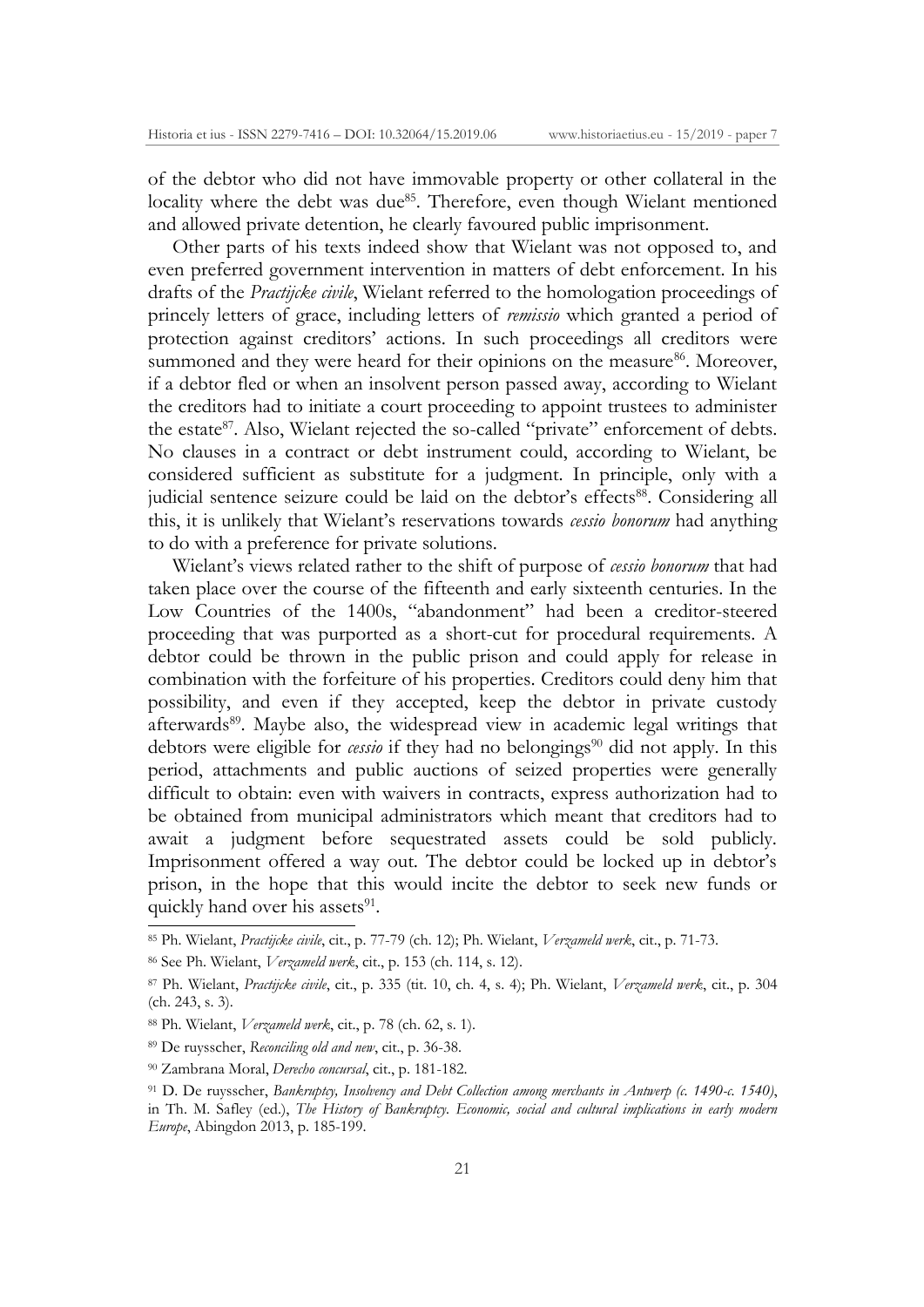All this changed tremendously in the later fifteenth and early sixteenth centuries. The purpose of circumventing cumbersome debt enforcement proceedings lost importance because in those years impediments on sequestration and executory sales of assets were lifted<sup>92</sup>. *Cessio bonorum*, now a mixture of the earlier, indigenous "abandonment" and the *cessio bonorum* that was described in scholarly writings, was kept for criminalizing purposes. The debtor without assets could be imprisoned as penalty for his/her insolvency<sup>93</sup> and when *cessio* was granted, defamatory rituals were imposed as requirement<sup>94</sup>. In the following years, also under the influence of legal scholarship, in cities such as Antwerp *cessio* became a debtor-orientated proceeding. Creditors could not deny the debtor's right to leave public prison; private detention was prohibited. Imprisoned debtors were eligible for *cessio* even if they had nothing to declare to their creditors. A hint for detecting Wielant's underlying convictions lies in his choice of words. He spoke consistently of "*cessie miserable*" (miserable cession)<sup>95</sup>. This reflects his idea that *cessio* was intended for debtors with no properties, and without friends or relatives that could lend money or stand surety for them. As a result, under those circumstances, according to Wielant it was preferable to give creditors the option of keeping their debtor imprisoned.

Wielant reacted foremost against the unilateral features of *cessio bonorum*, which he regarded upon as a free ticket for poor debtors. He advocated participation by creditors in decisions on one or the other outcome in insolvency affairs. One can even push these insights somewhat further. In his writings Wielant did not refer to pledges as linked to privately written contracts or debt instruments such as *obligaties* (i.e. bills obligatory). In his preparatory text as well as the final edition of the *Practijcke civile*, Wielant mentions possessory pledges of movable items in his enumeration of security interests, but not the non-possessory variety<sup>96</sup>. It seems that Wielant strictly distinguished between instruments that entitled to executory sales of assets, which had to be authentified by the city's aldermen, on the one hand side, and personal obligations, based on oral or non-authenticated contracts or instruments, on the other hand side. For the latter, private methods of seizure were excluded. Wielant's opinions in this regard simmer through in his 1520 draft municipal law of the city of Haarlem. In this text he inserted the rule that debts of over twenty *sous* could only be brought into the city's court if the debt was registered in a

<sup>92</sup> D. De ruysscher, *Bankruptcy, Insolvency*, cit., p. 188-189.

<sup>93</sup> For early sixteenth-century Antwerp, D. De ruysscher, *Reconciling old and new*, cit., p. 46.

<sup>94</sup> *Dignity and Cessio Bonorum*, cit.; J.Q. Whitman, *The moral menace of Roman Law and the making of commerce: some Dutch evidence*, in "Yale Law Review", 105 (1996), p. 1841-1889.

<sup>95</sup> Ph. Wielant, *Practijcke civile*, cit., p. 78 (ch. 12, s. 14).

<sup>96</sup> Ph. Wielant, *Practijcke civile*, cit., p. 81 (tit. 2, ch. 16, s. 1-3); Ph. Wielant, *Verzameld werk*, cit., p. 75 (ch. 58, s. 1).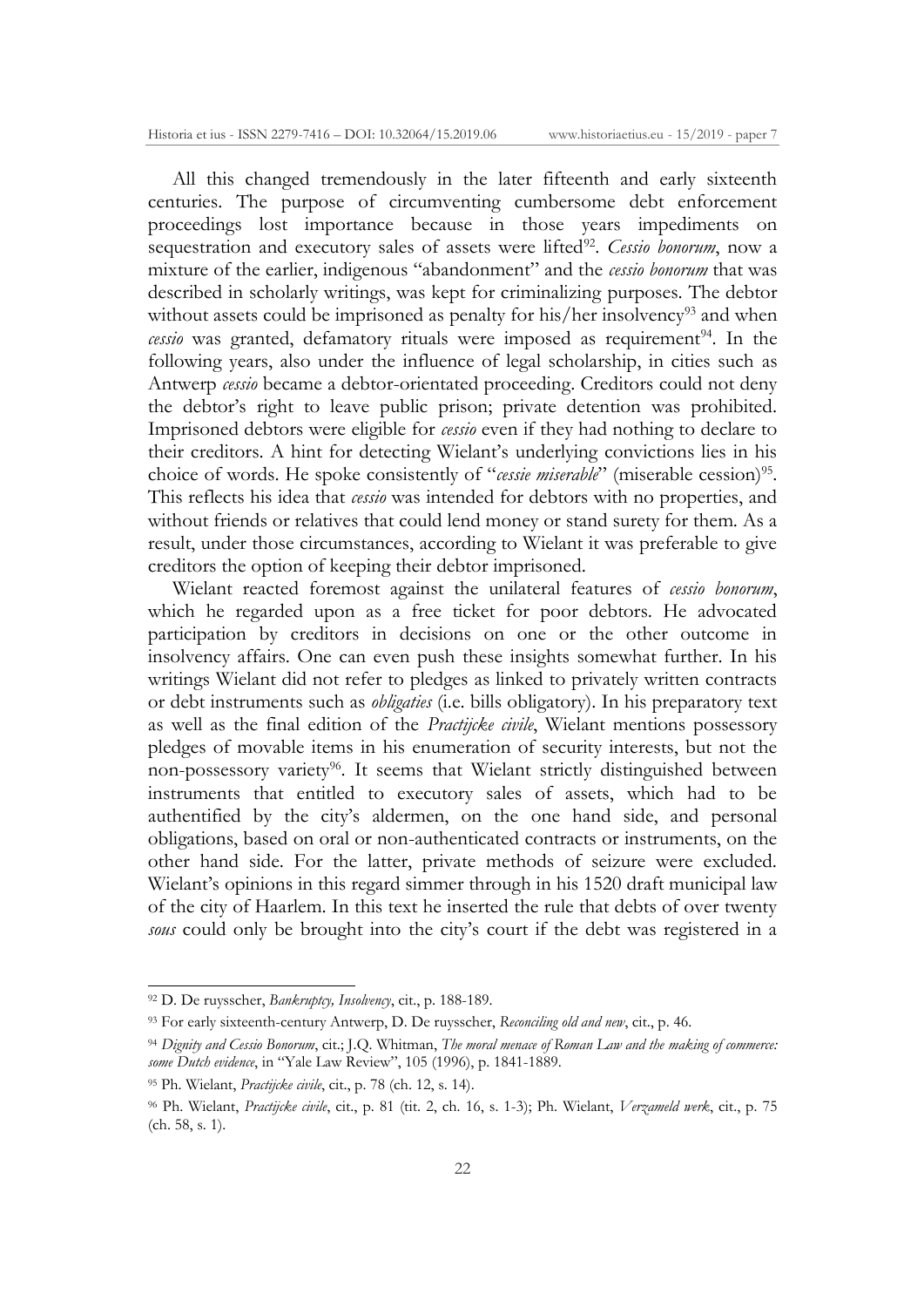certificate, issued by the city's aldermen $97$ . Wielant did not accept certificates containing clauses of non-possessory pledge, allowing the creditor to privately pursue items belonging to the debtor as collateral for his debt. Only in the event of bankruptcy, an estate was gathered, including assets that could be found with third parties. But this was done with government intervention<sup>98</sup>. A combined demonstration of Wielant's views on insolvency, public intervention and out-ofcourt settlements is also found in his appraisal of five-year moratoriums, which according to him could not alter the rights of creditors that had earlier obtained judgments on their debts<sup>99</sup>.

To a large extent, Wielant's approaches went against the tide. In many cities of the sixteenth-century Low Countries, pledges of movables could be established privately, without authentication of the aldermen, and even if the assets pledged remained with the debtor (non-possessory pledge). A limited number of such pledges were even combined with a right of pursuit, allowing beneficiaries to trace assets that were no longer in the hands of their debtor<sup>100</sup>. Admittedly, in many cities collective insolvency proceedings were installed in the early sixteenth century, and private, extrajudicial enforcement of debts was less practised<sup>101</sup>. When considering all of the above, this evokes a picture that is in many ways comparable to Wielant's views on imprisonment for debt. He preferred in-court solutions, not private enforcement. Within that framework, creditors were to have a say. They had to resort to courts for enforcing their debts, except for when urgent circumstances forced them to do otherwise, but in court they were to be given the autonomy in opting for one or the other solution.

In this regard, Wielant's views on such diverse topics of debt enforcement and pledge can be reconstructed as being clustered, as expressing consistent legal thought. They were coherent because they reflect an underlying policy consideration of preferring pressure on a debtor, even if the latter was without any means, but under governmental control.

The example of Wielant's reasoning demonstrates that, even though policy considerations must be handled with caution, clusters of substantive compatible rules can be detected. Of course, such considerations are not sufficient to test coherence in doctrine that is written by different authors. And policy considerations are not always expressed in sufficient detail. Therefore, it is not a

<sup>97</sup> J.A. Fruin, *Instructie, voor de stad Haarlem ontworpen door Philips Wielant*, Amsterdam, 1874, p. 85 (ch. 10, s. 94).

<sup>98</sup> Ph. Wielant, *Practijcke civile*, cit., p. 335 (tit. 10, ch. 4, s. 4); Ph. Wielant, *Verzameld werk*, cit., p. 304 (ch. 243, s. 3).

<sup>99</sup> Ph. Wielant, *Practijcke civile*, cit., p. 341 (tit. 10, ch. 9, s. 10); Ph. Wielant, *Verzameld werk*, cit., p. 309 (ch. 248, s. 3).

<sup>100</sup> D. De ruysscher - I. Kotlyar, *Local Traditions v. Academic Law: Collateral Rights over Movables in Holland (c. 1300-c. 1700)*, in "Tijdschrift voor rechtsgeschiedenis", 86 (2018), p. 378.

<sup>101</sup> D. De ruysscher-I. Kotlyar, *Local Traditions v. Academic Law,* cit., p. 383-387.